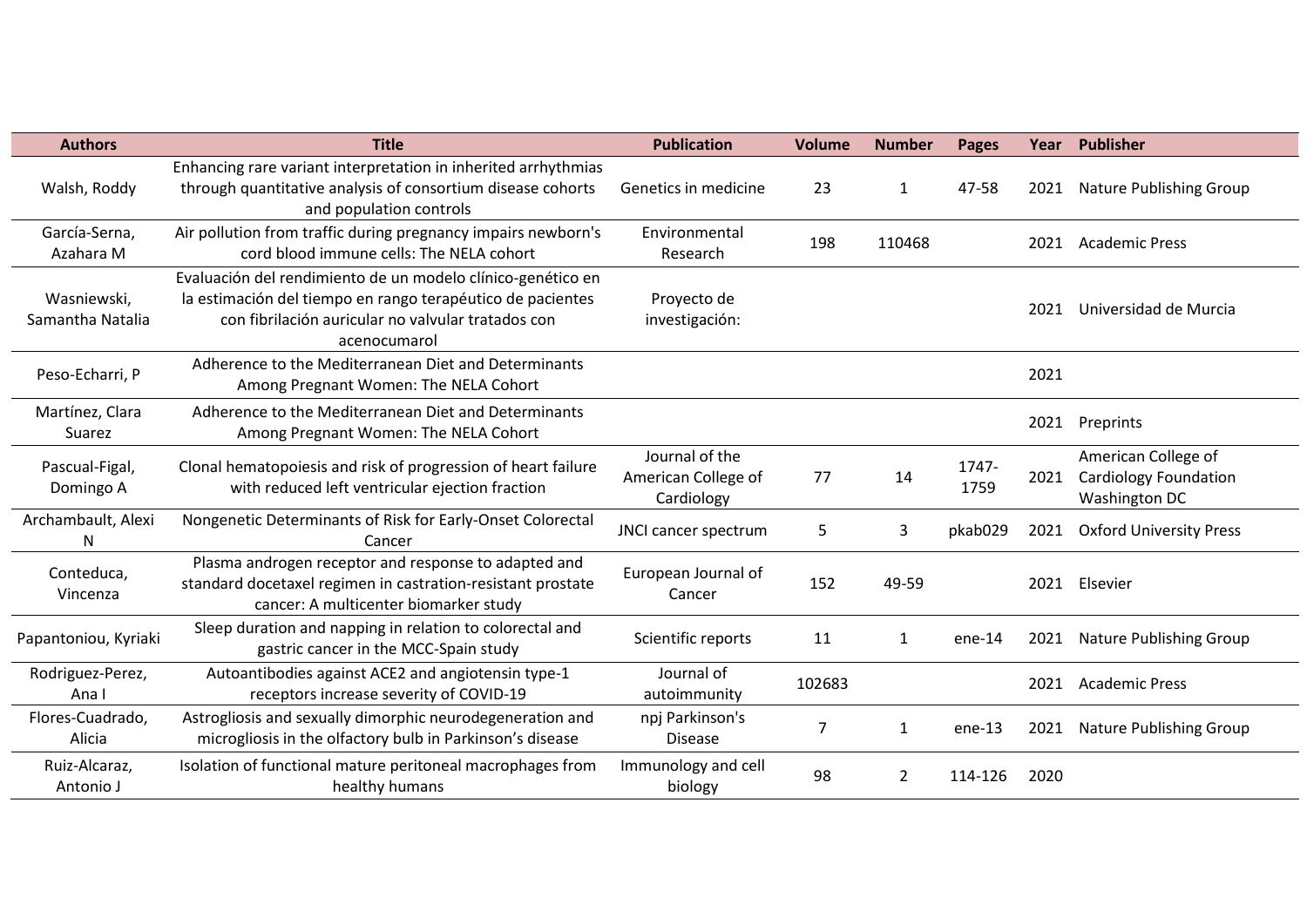| Sánchez-Campillo,<br>María  | Decreased Blood Level of MFSD2a as a Potential Biomarker of<br>Alzheimer's Disease                                                                                                                                      | International journal<br>of molecular sciences          | 21  | 1              | 70      | 2020 | Multidisciplinary Digital<br>Publishing Institute                    |
|-----------------------------|-------------------------------------------------------------------------------------------------------------------------------------------------------------------------------------------------------------------------|---------------------------------------------------------|-----|----------------|---------|------|----------------------------------------------------------------------|
| Saiz-Sanchez, Daniel        | Somatostatin, olfaction, and neurodegeneration                                                                                                                                                                          | Frontiers in<br>neuroscience                            | 14  | 96             |         | 2020 | Frontiers                                                            |
| Canha Gouveia,<br>Analuce   | Collection, Biobanking and Characterization of Human Tubal<br>and Uterine Fluids for Their Future Use in Assisted<br><b>Reproductive Technologies</b>                                                                   | Proyecto de<br>investigación:                           |     |                |         | 2020 | Universidad de Murcia                                                |
| Senni, Michele              | Initiation of sacubitril/valsartan shortly after hospitalisation<br>for acutely decompensated heart failure in patients with<br>newly diagnosed (de novo) heart failure: a subgroup analysis<br>of the TRANSITION study | European journal of<br>heart failure                    | 22  | $\overline{2}$ | 303-312 | 2020 | John Wiley & Sons, Ltd Oxford,<br>UK                                 |
| Aimo, Alberto               | Colchicine for the treatment of coronary artery disease                                                                                                                                                                 | Trends in<br>cardiovascular<br>medicine                 |     |                |         | 2020 | Elsevier                                                             |
| Lorite, Nicolás<br>Manito   | Economic analysis of intermittent intravenous outpatient<br>treatment with levosimendan in advanced heart failure in<br>Spain                                                                                           | Revista Española de<br>Cardiología (English<br>Edition) | 73  | 5              | 361-367 | 2020 | Elsevier                                                             |
| Fernández-Vázquez,<br>David | Changes in causes of death and influence of therapeutic<br>improvement over time in patients with heart failure and<br>reduced ejection fraction                                                                        | Revista Española de<br>Cardiología (English<br>Edition) | 73  | 7              | 561-568 | 2020 | Elsevier Doyma                                                       |
| Sanchez-Serna, Juan         | Impact of pre-hospital renal function on the detection of<br>acute kidney injury in acute decompensated heart failure                                                                                                   | European journal of<br>internal medicine                | 77  | 66-72          |         | 2020 | Elsevier                                                             |
| Melendo-Viu, María          | Incidence, prognosis and predictors of heart failure after<br>acute myocardial infarction                                                                                                                               | <b>REC: CardioClinics</b>                               | 55  | $\mathbf{1}$   | ago-14  | 2020 | Elsevier                                                             |
| Casas-Rojo, JM              | Características clínicas de los pacientes hospitalizados con<br>COVID-19 en España: resultados del Registro SEMI-COVID-19                                                                                               | Revista Clínica<br>Española                             | 220 | 8              | 480-494 | 2020 | Elsevier Doyma                                                       |
| Lopez-Sainz, Angela         | Clinical features and natural history of PRKAG2 variant cardiac<br>glycogenosis                                                                                                                                         | Journal of the<br>American College of<br>Cardiology     | 76  | 2              | 186-197 | 2020 | American College of<br>Cardiology Foundation<br><b>Washington DC</b> |
| Suárez-Mier, María<br>Paz   | Muerte súbita en embarazada por embolia trofoblástica vs.<br>tiroiditis vs. canalopatía                                                                                                                                 | Revista Española de<br>Medicina Legal                   | 46  | $\overline{2}$ | 81-84   | 2020 | Elsevier                                                             |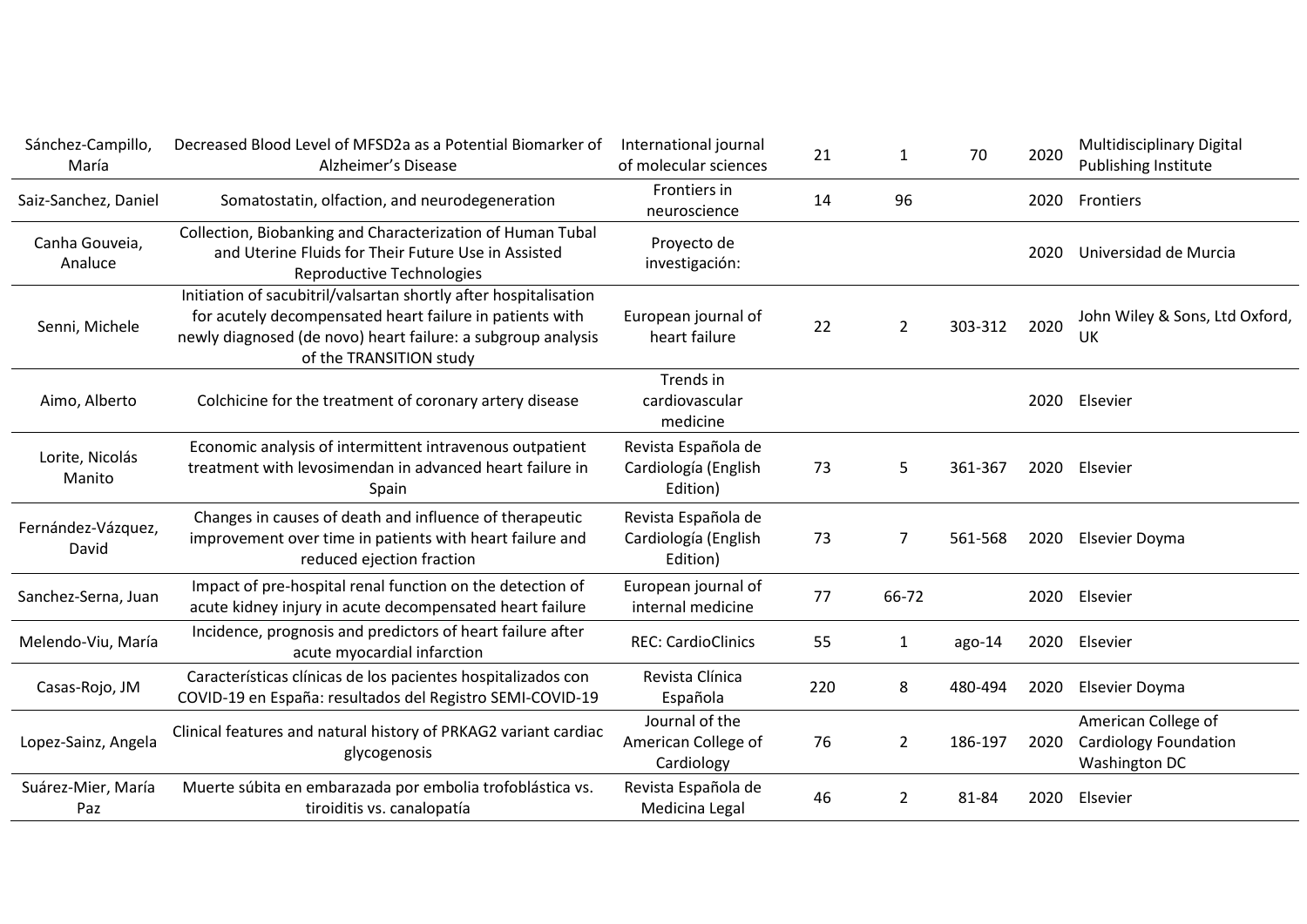| Lorenzini,<br>Massimiliano    | Mortality among referral patients with hypertrophic<br>cardiomyopathy vs the general European population                                                                                        | JAMA cardiology                                                      | 5   | 1            | 73-80            | 2020 | <b>American Medical Association</b>                      |
|-------------------------------|-------------------------------------------------------------------------------------------------------------------------------------------------------------------------------------------------|----------------------------------------------------------------------|-----|--------------|------------------|------|----------------------------------------------------------|
| Papadopoulos,<br>Nikolaos G   | Impact of COVID-19 on pediatric asthma: practice<br>adjustments and disease burden                                                                                                              | The Journal of Allergy<br>and Clinical<br>Immunology: In<br>Practice | 8   | 8            | 2592-<br>2599.e3 | 2020 | Elsevier                                                 |
| Frontela-Saseta,<br>Carmen    | Diet: A Specific Part of the Western Lifestyle Pack in the<br>Asthma Epidemic                                                                                                                   | Journal of clinical<br>medicine                                      | 9   | 7            | 2063             | 2020 | <b>Multidisciplinary Digital</b><br>Publishing Institute |
| Szefler, Stanley J            | A worldwide charter for all children with asthma                                                                                                                                                | Pediatric<br>pulmonology                                             | 55  | 5            | 1282-<br>1292    | 2020 |                                                          |
| de la Rosa, Gonzalo           | Signaling Through Purinergic Receptor P2Y2 Enhances<br>Macrophage IL-1β Production                                                                                                              | <b>International Journal</b><br>of Molecular Sciences                | 21  | 13           | 4686             | 2020 | Multidisciplinary Digital<br><b>Publishing Institute</b> |
| Malhotra, Sunny               | NLRP3 inflammasome as prognostic factor and therapeutic<br>target in primary progressive multiple sclerosis patients                                                                            | <b>Brain</b>                                                         | 143 | 5            | 1414-<br>1430    | 2020 | <b>Oxford University Press</b>                           |
| Sánchez-Guijo,<br>Fermín      | Adipose-derived mesenchymal stromal cells for the treatment<br>of patients with severe SARS-CoV-2 pneumonia requiring<br>mechanical ventilation. A proof of concept study                       | EClinicalMedicine                                                    | 25  | 100454       |                  | 2020 | Elsevier                                                 |
| García-Bernal, David          | Defibrotide inhibits donor leucocyte-endothelial interactions<br>and protects against acute graft-versus-host disease                                                                           | Journal of Cellular and<br><b>Molecular Medicine</b>                 | 24  | 14           | 8031-<br>8044    | 2020 |                                                          |
| Alarcón-Vila,<br>Cristina     | CD14 release induced by P2X7 receptor restricts inflammation<br>and increases survival during sepsis                                                                                            | Elife                                                                | 9   | e60849       |                  | 2020 | eLife Sciences Publications<br>Limited                   |
| Baroja-Mazo,<br>Alberto       | Extracellular adenosine reversibly inhibits the activation of<br>human regulatory T cells and negatively influences the<br>achievement of the operational tolerance in liver<br>transplantation | American Journal of<br>Transplantation                               | 19  | $\mathbf{1}$ | 48-61            | 2019 |                                                          |
| Luengo-Gil, Ginés             | Clinical and biological impact of miR-18a expression in breast<br>cancer after neoadjuvant chemotherapy                                                                                         | <b>Cellular Oncology</b>                                             | 42  | 5            | 627-644          | 2019 | <b>Springer Netherlands</b>                              |
| Tapia-Abellán, Ana            | MCC950 closes the active conformation of NLRP3 to an<br>inactive state                                                                                                                          | Nature chemical<br>biology                                           | 15  | 6            | 560-564          | 2019 | Nature Publishing Group                                  |
| Pedrero-Prieto,<br>Cristina M | Human amyloid- $\beta$ enriched extracts: evaluation of in vitro and<br>in vivo internalization and molecular characterization                                                                  | Alzheimer's research<br>& therapy                                    | 11  | 1            | ene-16           | 2019 | <b>BioMed Central</b>                                    |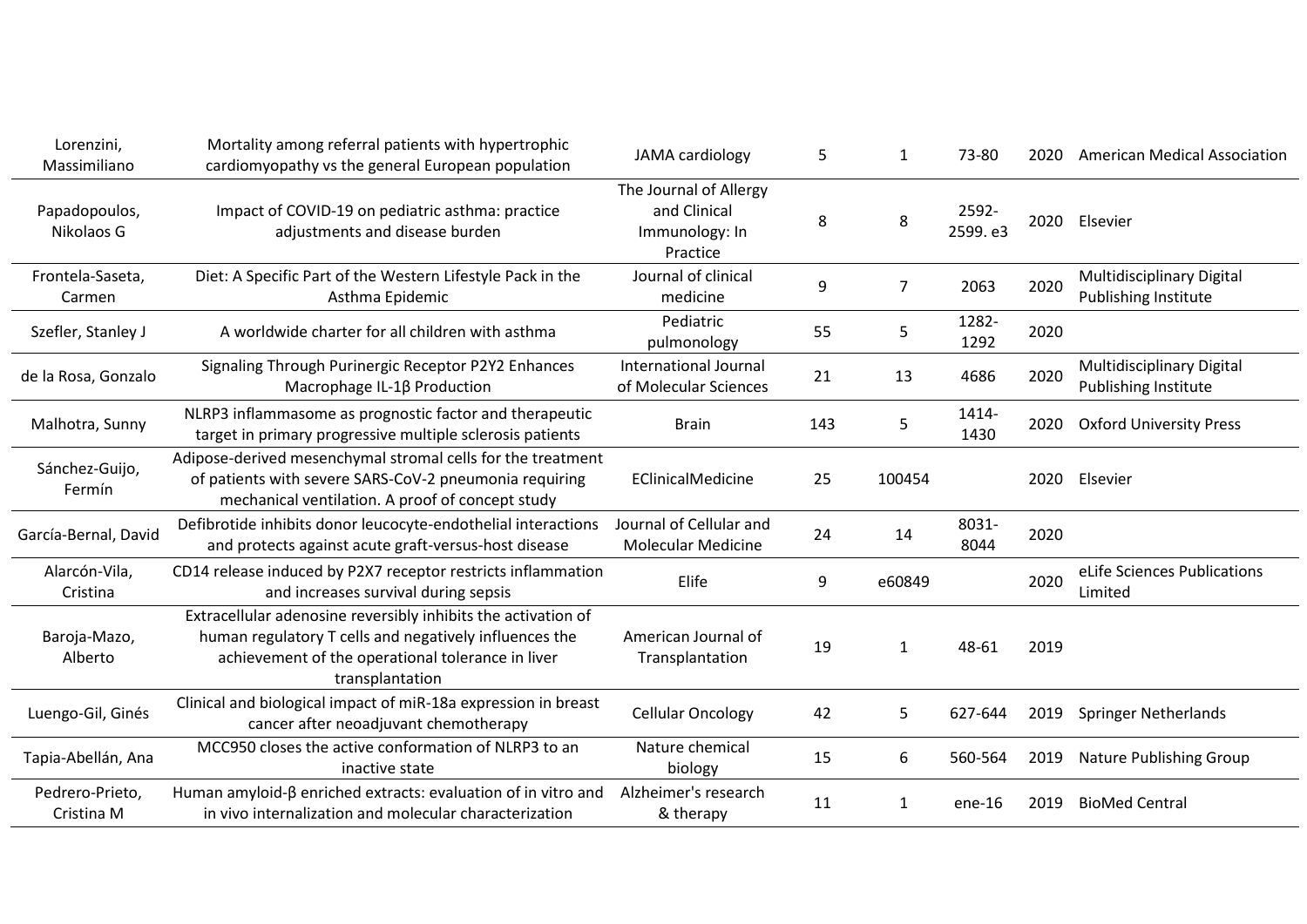| Navarro-Mateu,<br>Fernando   | Childhood adversities and 5-HTTLPR polymorphism as risk<br>factors of substance use disorders: retrospective case-control<br>study in Murcia (Spain)                                                    | <b>BMJ</b> open                               | 9   | 9              | e030328       | 2019 | <b>British Medical Journal</b><br><b>Publishing Group</b> |
|------------------------------|---------------------------------------------------------------------------------------------------------------------------------------------------------------------------------------------------------|-----------------------------------------------|-----|----------------|---------------|------|-----------------------------------------------------------|
| Ríos, Juvenal A              | Una red de biobancos para Chile: investigar hoy, para curar<br>mañana                                                                                                                                   | Revista médica de<br>Chile                    | 147 | $\overline{7}$ | 901-909       | 2019 | Sociedad Médica de Santiago                               |
| García, Lozano               | Diagnóstico de los carcinomas orofaríngeos relacionados con<br>el virus del papiloma humano (VPH): detección viral mediante<br>técnicas comerciales de uso clínico y análisis de su valor<br>pronóstico | Proyecto de<br>investigación:                 |     |                |               | 2019 | Universidad de Murcia                                     |
| Esteva-Socias,<br>Margalida  | In search of an evidence-based strategy for quality<br>assessment of human tissue samples: report of the tissue<br>Biospecimen Research Working Group of the Spanish Biobank<br><b>Network</b>          | Journal of<br>translational medicine          | 17  | $\mathbf{1}$   | $ene-14$      | 2019 | <b>BioMed Central</b>                                     |
| Navarro-Mateu,<br>Fernando   | Modification of the risk of post-traumatic stress disorder<br>(PTSD) by the 5-HTTLPR polymorphisms after Lorca's<br>earthquakes (Murcia, Spain).                                                        | Psychiatry research                           | 282 | 112640         |               | 2019 | Elsevier                                                  |
| García-Molina,<br>Esperanza  | A study of the pathogenicity of variants in familial heart<br>disease. The value of cosegregation                                                                                                       | American journal of<br>translational research | 11  | 3              | 1724          | 2019 | e-Century Publishing<br>Corporation                       |
| Barreda Sánchez,<br>María    | Nuevos factores genéticos asociados a la predisposición de<br>crisis en Porfiria Aguda Intermitente.                                                                                                    | Tesis doctoral                                |     |                |               | 2018 |                                                           |
| Poblet, Enrique              | Eccrine sweat glands associate with the human hair follicle<br>within a defined compartment of dermal white adipose tissue                                                                              | British Journal of<br>Dermatology             | 178 | 5              | 1163-<br>1172 | 2018 |                                                           |
| Gil, María José              | Argyrophilic grain pathology in frontotemporal lobar<br>degeneration: demographic, clinical, neuropathological, and<br>genetic features                                                                 | Journal of Alzheimer's<br><b>Disease</b>      | 63  | 3              | 1109-<br>1117 | 2018 | <b>IOS Press</b>                                          |
| Sánchez Soler,<br>María José | Evaluación de salud y desarrollo de niños hasta los 3 años de<br>edad concebidos por técnicas de reproducción asistida.                                                                                 |                                               |     |                |               | 2018 |                                                           |
| Luengo-Gil, Gines            | Angiogenic role of miR-20a in breast cancer                                                                                                                                                             | PloS one                                      | 13  | Δ              | e0194638      | 2018 | Public Library of Science San<br>Francisco, CA USA        |
| Pérez-Sánchez,<br>Inmaculada | Factores que influyen en la expresión fenotípica de la<br>miocardiopatía hipertrófica en portadores genéticos                                                                                           | Revista Española de<br>Cardiología            | 71  | 3              | 146-154       | 2018 | Elsevier Doyma                                            |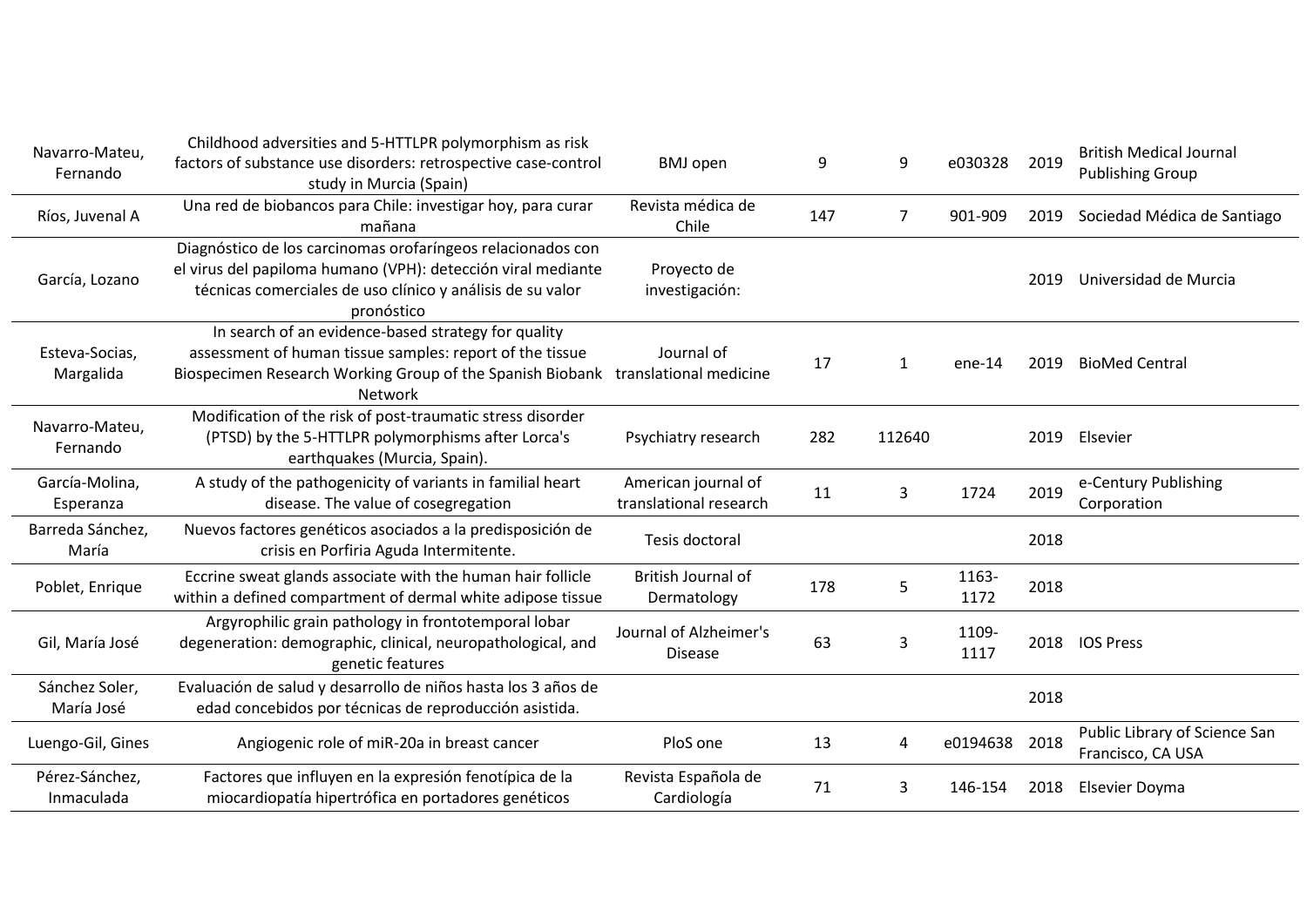| Pérez-Sánchez,<br>Inmaculada  | Factores que influyen en la expresión fenotípica de la<br>miocardiopatía hipertrófica en portadores genéticos                                                                   | Revista Española de<br>Cardiología                      | 71     | 3              | 146-154 | 2018 | Elsevier Doyma                                    |
|-------------------------------|---------------------------------------------------------------------------------------------------------------------------------------------------------------------------------|---------------------------------------------------------|--------|----------------|---------|------|---------------------------------------------------|
| Garre, Elisa García           | Circulating small-sized endothelial microparticles as predictors<br>of clinical outcome after chemotherapy for breast cancer: An<br>exploratory analysis                        | <b>Breast cancer</b><br>research and<br>treatment       | 169    | $\mathbf{1}$   | 83-92   | 2018 | Springer US                                       |
| Pérez-Sánchez,<br>Inmaculada  | Factors influencing the phenotypic expression of hypertrophic<br>cardiomyopathy in genetic carriers                                                                             | Revista Española de<br>Cardiología (English<br>Edition) | 71     | 3              | 146-154 | 2018 | Elsevier                                          |
| Chen, Ming                    | An aberrant SREBP-dependent lipogenic program promotes<br>metastatic prostate cancer                                                                                            | Nature genetics                                         | 50     | $\overline{2}$ | 206-218 | 2018 | Nature Publishing Group                           |
| Moreno-Grau, Sonia            | Genome-wide significant risk factors on chromosome 19 and<br>the APOE locus                                                                                                     | Oncotarget                                              | 9      | 37             | 24590   | 2018 | Impact Journals, LLC                              |
| López-Picazo, JJ              | Perceived quality in a dementia unit: Patients' caregivers as<br>information providers                                                                                          | Neurología (English<br>Edition)                         | 33     | 9              | 570-576 | 2018 | Elsevier Doyma                                    |
| López-Picazo, JJ              | Calidad percibida en una unidad de demencias: el portavoz<br>del paciente como proveedor de información                                                                         | Neurología                                              | 33     | 9              | 570-576 | 2018 | Elsevier Doyma                                    |
| Gonzálvez-García,<br>Mar      | Preclinical studies of the biosafety and efficacy of human<br>bone marrow mesenchymal stem cells pre-seeded into β-TCP<br>scaffolds after transplantation                       | Materials                                               | 11     | 8              | 1349    | 2018 | Multidisciplinary Digital<br>Publishing Institute |
| Sáez, MªEugenia               | Genome Wide Meta-Analysis identifies new loci associated<br>with cardiac phenotypes and uncovers a common genetic<br>signature shared by heart function and Alzheimer's disease | bioRxiv                                                 | 386680 |                |         | 2018 | <b>Cold Spring Harbor Laboratory</b>              |
| García-Pérez, Rocio           | Role of Kupffer cells in the progression of CRC liver<br>metastases after the first stage of ALPPS                                                                              | Scientific reports                                      | 8      | $\mathbf{1}$   | 01-ago  | 2018 | Nature Publishing Group                           |
| Carratala-Marco,<br>Francisco | Clinical phenotypes associated to engrailed 2 gene alterations<br>in a series of neuropediatric patients                                                                        | Frontiers in<br>neuroanatomy                            | 12     | 61             |         | 2018 | Frontiers                                         |
| Perez-Sanchez,<br>Inmaculada  | Phenotypic Characterization of a Family with an In-frame<br>Deletion in the DMD Gene and Variable Penetrance                                                                    | Current gene therapy                                    | 18     | 4              | 246-251 | 2018 | <b>Bentham Science Publishers</b>                 |
| Pérez-Sánchez,<br>Inmaculada  | Phenotype-modifying Factors in Hypertrophic<br>Cardiomyopathy. Response                                                                                                         | Revista espanola de<br>cardiologia (English<br>ed.)     | 71     | 9              | 770-771 | 2018 |                                                   |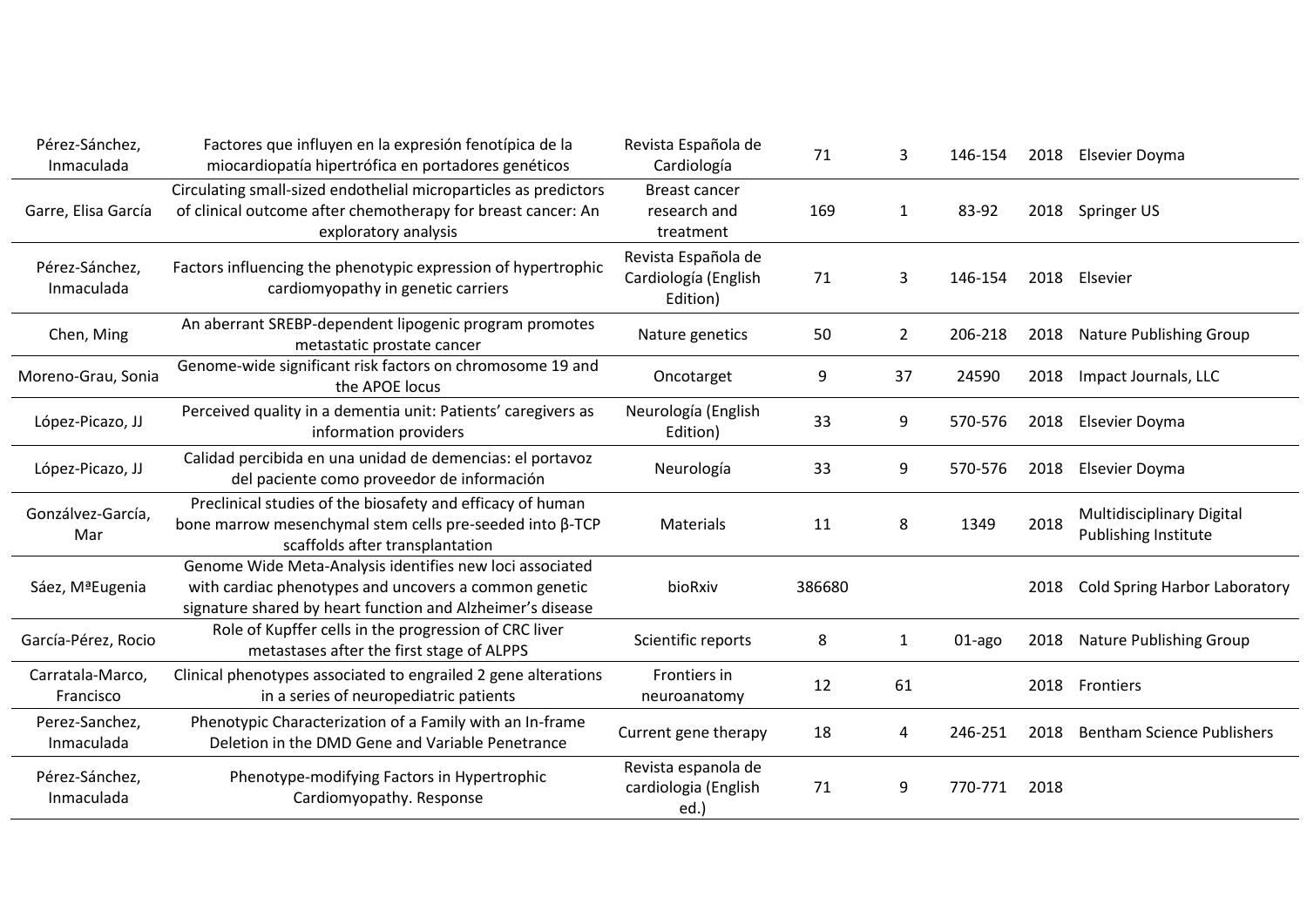| Pérez-Sánchez,<br>Inmaculada     | Factores modificadores del fenotipo en la miocardiopatía<br>hipertrófica. Respuesta                                                                                 | Rev. esp. cardiol.(Ed.<br>impr.)                                 | 770-771                  |              |                 | 2018 |                                                                       |
|----------------------------------|---------------------------------------------------------------------------------------------------------------------------------------------------------------------|------------------------------------------------------------------|--------------------------|--------------|-----------------|------|-----------------------------------------------------------------------|
| Sabater-Molina, M                | Genetics of hypertrophic cardiomyopathy: A review of current<br>state                                                                                               | Clinical genetics                                                | 93                       | $\mathbf{1}$ | $mar-14$        | 2018 | <b>Blackwell Publishing Ltd</b><br>Oxford, UK                         |
| González-Sánchez,<br><b>MR</b>   | Donors older than 75 years do not influence the appearance<br>of biliary complications after liver transplantation                                                  | Transplantation<br>proceedings                                   | 50                       | 2            | 640-643         | 2018 | Elsevier                                                              |
| Rosique, F                       | Long-term survival and evolution of the kidney function for<br>liver transplant patients who required postoperative dialysis                                        | Transplantation<br>proceedings                                   | 50                       | 2            | 634-636         | 2018 | Elsevier                                                              |
| Djurec, Magdolna                 | Saa3 is a key mediator of the protumorigenic properties of<br>cancer-associated fibroblasts in pancreatic tumors                                                    | Proceedings of the<br>National Academy of<br><b>Sciences</b>     | 115                      | 6            | E1147-<br>E1156 |      | 2018 National Academy of Sciences                                     |
| Navarro-Peñalver,<br>Marina      | Testosterone replacement therapy in deficient patients with<br>chronic heart failure: a randomized double-blind controlled<br>pilot study                           | Journal of<br>cardiovascular<br>pharmacology and<br>therapeutics | 23                       | 6            | 543-550         | 2018 | <b>SAGE Publications Sage CA:</b><br>Los Angeles, CA                  |
| Gil, María José                  | Frontotemporal lobar degeneration: Study of a<br>clinicopathological cohort                                                                                         | Journal of Clinical<br>Neuroscience                              | 58                       | 172-180      |                 | 2018 | Churchill Livingstone                                                 |
| Ochoa, Juan Pablo                | Formin homology 2 domain containing 3 (FHOD3) is a genetic<br>basis for hypertrophic cardiomyopathy                                                                 | Journal of the<br>American College of<br>Cardiology              | 72                       | 20           | 2457-<br>2467   | 2018 | American College of<br><b>Cardiology Foundation</b><br>Washington, DC |
| García-Molina Sáez,<br>Esperanza | Donación directa al biobanco: registro de donantes para<br>investigación biomédica                                                                                  |                                                                  |                          |              |                 | 2018 |                                                                       |
| Flores-Cuadrado,<br>Alicia       | $\alpha$ -synucleinopathy in the human amygdala in Parkinson<br>disease: differential vulnerability of somatostatin-and<br>parvalbumin-expressing neurons           | Journal of<br>Neuropathology &<br>Experimental<br>Neurology      | 76                       | 9            | 754-758         | 2017 | <b>Oxford University Press</b>                                        |
| Navarro-Mateu,<br>Fernando       | Post-Traumatic Stress Disorder and other mental disorders in<br>the general population after Lorca's earthquakes, 2011<br>(Murcia, Spain): A cross-sectional study  | PloS one                                                         | 12                       | 7            | e0179690        | 2017 |                                                                       |
| Garcia, Jerónimo<br>Martinez     | Valor predictivo y pronóstico de la determinación de células<br>tumorales y ADN libre circulantes en plasma en carcinoma<br>epitelial de ovario en estadio avanzado | Tesis doctoral                                                   | Universidad<br>de Murcia |              |                 | 2017 |                                                                       |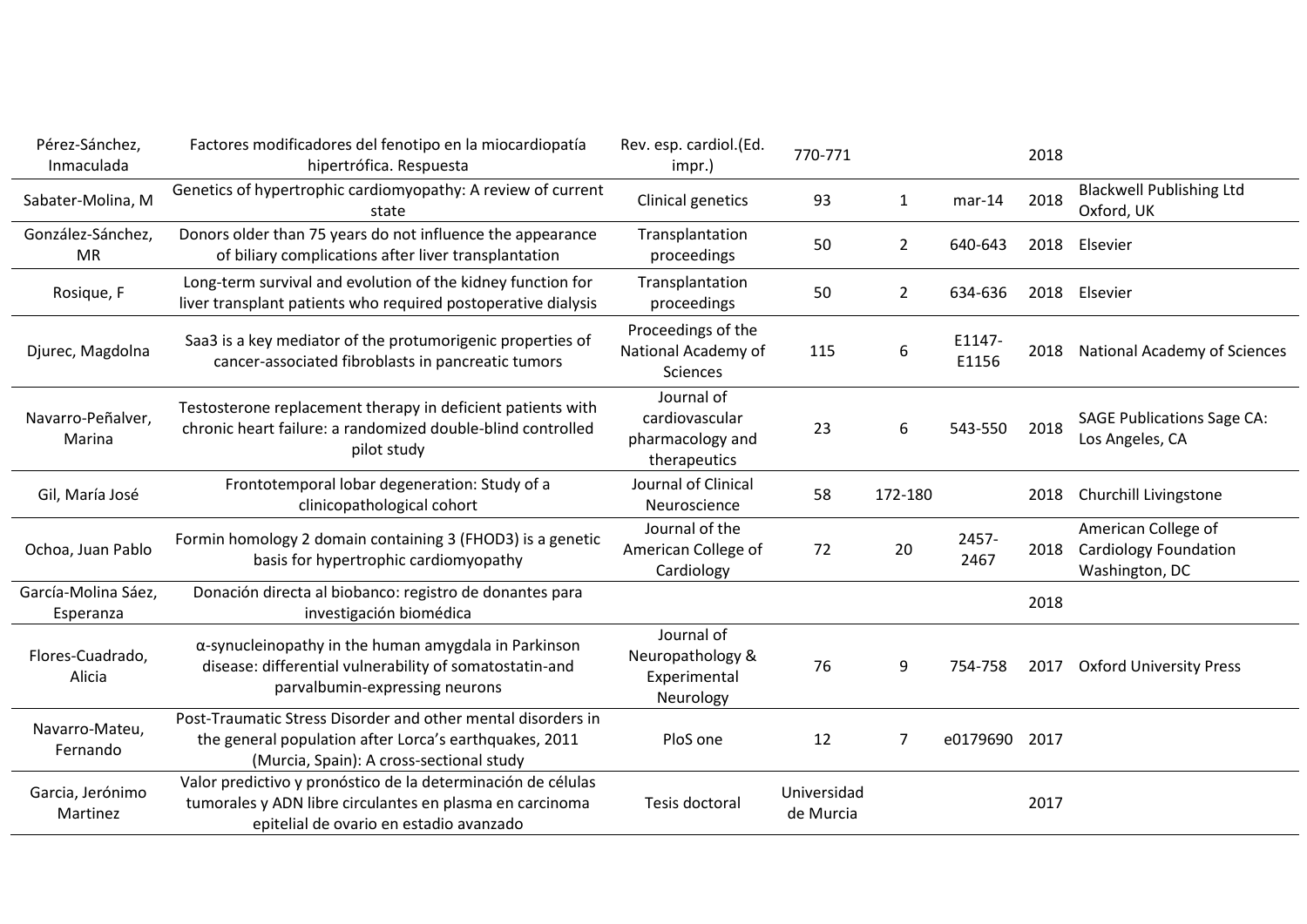| Consuegra, Irene               | Isolation methods of peripheral blood mononuclear cells in<br>Spanish Biobanks: an overview                                                                  | Biopreservation and<br>biobanking                                 | 15  | Δ              | 305-309       | 2017 | Mary Ann Liebert, Inc. 140<br>Huguenot Street, 3rd Floor<br>New Rochelle, NY 10801 USA |
|--------------------------------|--------------------------------------------------------------------------------------------------------------------------------------------------------------|-------------------------------------------------------------------|-----|----------------|---------------|------|----------------------------------------------------------------------------------------|
| Canovas, Sebastian             | DNA methylation in embryo development: epigenetic impact<br>of ART (assisted reproductive technologies)                                                      | <b>Bioessays</b>                                                  | 39  | 11             | 1700106       | 2017 |                                                                                        |
| Casteñeda San<br>Cirilo, María | Niveles de 25 (OH)-Vitamina D en el primer trimestre del<br>embarazo y riesgo de desarrollar Diabetes Gestacional                                            |                                                                   |     |                |               | 2017 |                                                                                        |
| Canovas, Sebastian             | DNA methylation and gene expression changes derived from<br>assisted reproductive technologies can be decreased by<br>reproductive fluids                    | Elife                                                             | 6   |                | e23670        | 2017 | eLife Sciences Publications<br>Limited                                                 |
| Ubeda-Bañon, Isabel            | Differential effects of parkinson's disease on interneuron<br>subtypes within the human anterior olfactory nucleus                                           | Frontiers in<br>neuroanatomy                                      | 11  | 113            |               | 2017 | Frontiers                                                                              |
| Fernández-de-<br>Larrea, Nerea | Antibody reactivity against Helicobacter pylori proteins in a<br>sample of the Spanish adult population in 2008-2013                                         | Helicobacter                                                      | 22  | 5              | e12401        | 2017 |                                                                                        |
| Hernández-Romero,<br>Diana     | Galectin-3 as a marker of interstitial atrial remodelling<br>involved in atrial fibrillation                                                                 | Scientific reports                                                | 7   | 1              | $01$ -jun     | 2017 | Nature Publishing Group                                                                |
| Gutiérrez-Cívicos,<br>Rocío    | Rituximab response in follicular lymphoma is associated with<br>the rs20575 polymorphism in TRAILR1 extrinsic apoptosis<br>trigger                           | Pharmacogenetics<br>and genomics                                  | 27  | $\overline{2}$ | 70-77         | 2017 | <b>Wolters Kluwer</b>                                                                  |
| Ward, Heather A                | Measured adiposity in relation to head and neck cancer risk in<br>the European Prospective Investigation into Cancer and<br><b>Nutrition</b>                 | <b>Cancer Epidemiology</b><br>and Prevention<br><b>Biomarkers</b> | 26  | 6              | 895-904       | 2017 | American Association for<br>Cancer Research                                            |
| Botteri, Edoardo               | Alcohol consumption and risk of urothelial cell bladder cancer<br>in the E uropean prospective investigation into cancer and<br>nutrition cohort             | International journal<br>of cancer                                | 141 | 10             | 1963-<br>1970 | 2017 |                                                                                        |
| Ibáñez-Sanz,<br>Gemma          | Risk model for colorectal cancer in Spanish population using<br>environmental and genetic factors: results from the MCC-<br>Spain study                      | Scientific reports                                                | 7   | 1              | 01-dic        | 2017 | Nature Publishing Group                                                                |
| García-Lagunar,<br>María Henar | Reasons for discontinuation and adverse effects of $TNF\alpha$<br>inhibitors in a cohort of patients with rheumatoid arthritis and<br>ankylosing spondylitis | Annals of<br>Pharmacotherapy                                      | 51  | 5              | 388-393       | 2017 | <b>SAGE Publications Sage CA:</b><br>Los Angeles, CA                                   |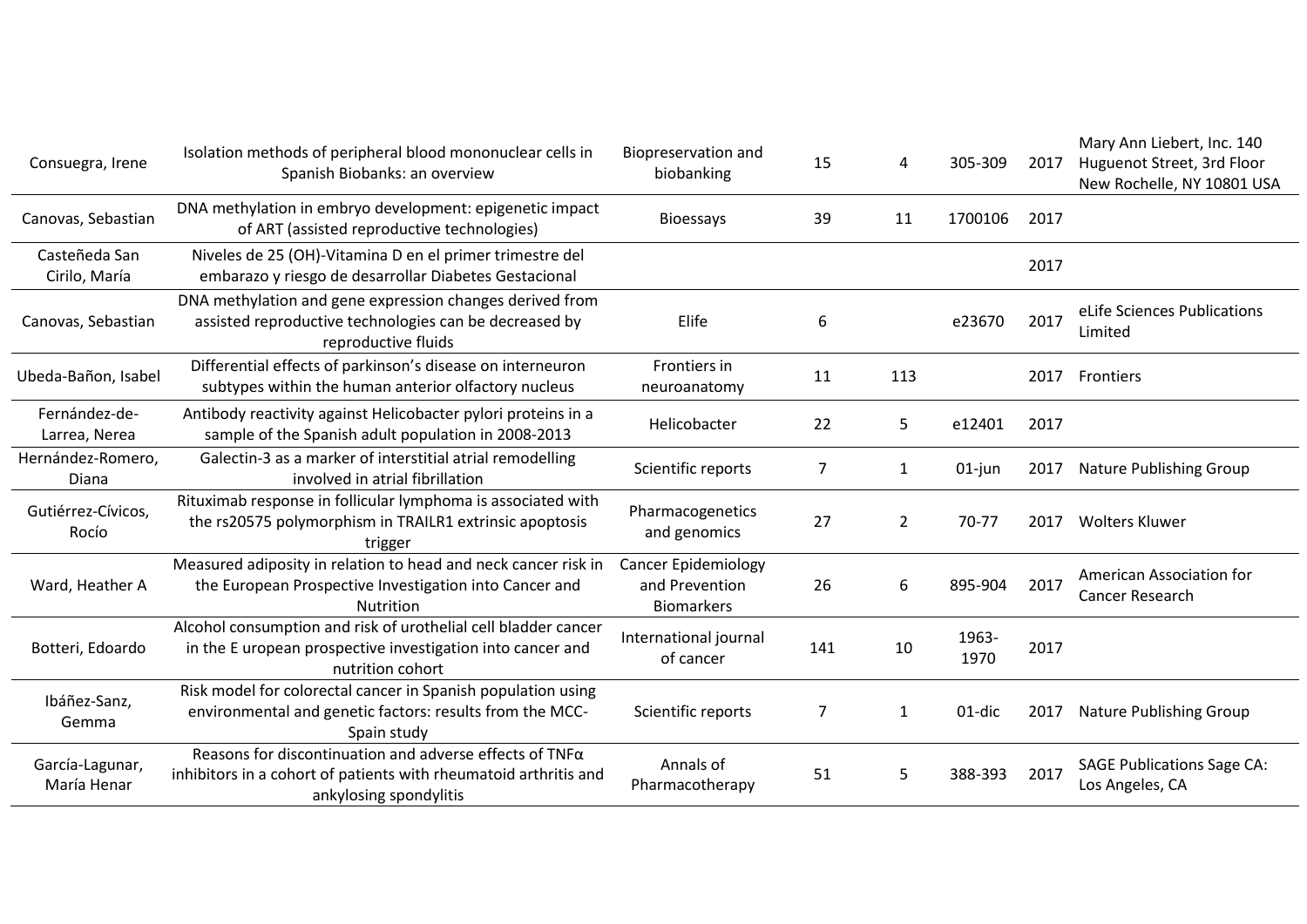| Vychytilova-<br>Faltejskova, Petra  | MiR-215-5p is a tumor suppressor in colorectal cancer<br>targeting EGFR ligand epiregulin and its transcriptional<br>inducer HOXB9                                                                          | Oncogenesis                                                 | 6   | 11             | $ene-14$      | 2017 | <b>Nature Publishing Group</b>                                        |
|-------------------------------------|-------------------------------------------------------------------------------------------------------------------------------------------------------------------------------------------------------------|-------------------------------------------------------------|-----|----------------|---------------|------|-----------------------------------------------------------------------|
| Perez-Gracia, Jose<br>Luis          | Strategies to design clinical studies to identify predictive<br>biomarkers in cancer research                                                                                                               | Cancer treatment<br>reviews                                 | 53  | 79-97          |               | 2017 | <b>WB Saunders</b>                                                    |
| Vila, Isabelle K                    | A UBE2O-AMPKα2 axis that promotes tumor initiation and<br>progression offers opportunities for therapy                                                                                                      | Cancer cell                                                 | 31  | $\overline{2}$ | 208-224       | 2017 | <b>Cell Press</b>                                                     |
| Conteduca, V                        | Androgen receptor gene status in plasma DNA associates with<br>worse outcome on enzalutamide or abiraterone for<br>castration-resistant prostate cancer: a multi-institution<br>correlative biomarker study | <b>Annals of Oncology</b>                                   | 28  | 7              | 1508-<br>1516 |      | 2017 Elsevier                                                         |
| Del Alba, Aránzazu<br>González      | Recent advances in genitourinary tumors: a review focused on<br>biology and systemic treatment                                                                                                              | Critical reviews in<br>oncology/hematology                  | 113 | 171-190        |               | 2017 | Elsevier                                                              |
| Martínez, AJ Lozano                 | Platelet-lymphocyte and neutrophil-lymphocyte ratios are<br>prognostic but not predictive of response to abiraterone<br>acetate in metastatic castration-resistant prostate cancer                          | Clinical and<br>Translational<br>Oncology                   | 19  | 12             | 1531-<br>1536 | 2017 | Springer International<br>Publishing                                  |
| Gonzalez-<br>Billalabeitia, Enrique | Prognostic significance of venous thromboembolic events in<br>disseminated germ cell cancer patients                                                                                                        | JNCI: Journal of the<br><b>National Cancer</b><br>Institute | 109 | 4              | djw265        | 2017 | <b>Oxford University Press</b>                                        |
| López-Sánchez,<br>Noelia            | Neuronal tetraploidization in the cerebral cortex correlates<br>with reduced cognition in mice and precedes and<br>recapitulates Alzheimer's-associated neuropathology                                      | Neurobiology of aging                                       | 56  | 50-66          |               |      | 2017 Elsevier                                                         |
| Sabater-Molina,<br>María            | A novel founder mutation in MYBPC3: phenotypic comparison<br>with the most prevalent MYBPC3 mutation in Spain                                                                                               | Revista Española de<br>Cardiología (English<br>Edition)     | 70  | $\overline{2}$ | 105-114       | 2017 | Elsevier                                                              |
| Pascual-Figal,<br>Domingo A         | Mid-range left ventricular ejection fraction: clinical profile and<br>cause of death in ambulatory patients with chronic heart<br>failure                                                                   | International journal<br>of cardiology                      | 240 | 265-270        |               | 2017 | Elsevier                                                              |
| Aimo, Alberto                       | Meta-analysis of soluble suppression of tumorigenicity-2 and<br>prognosis in acute heart failure                                                                                                            | <b>JACC: Heart Failure</b>                                  | 5   | 4              | 287-296       | 2017 | American College of<br><b>Cardiology Foundation</b><br>Washington, DC |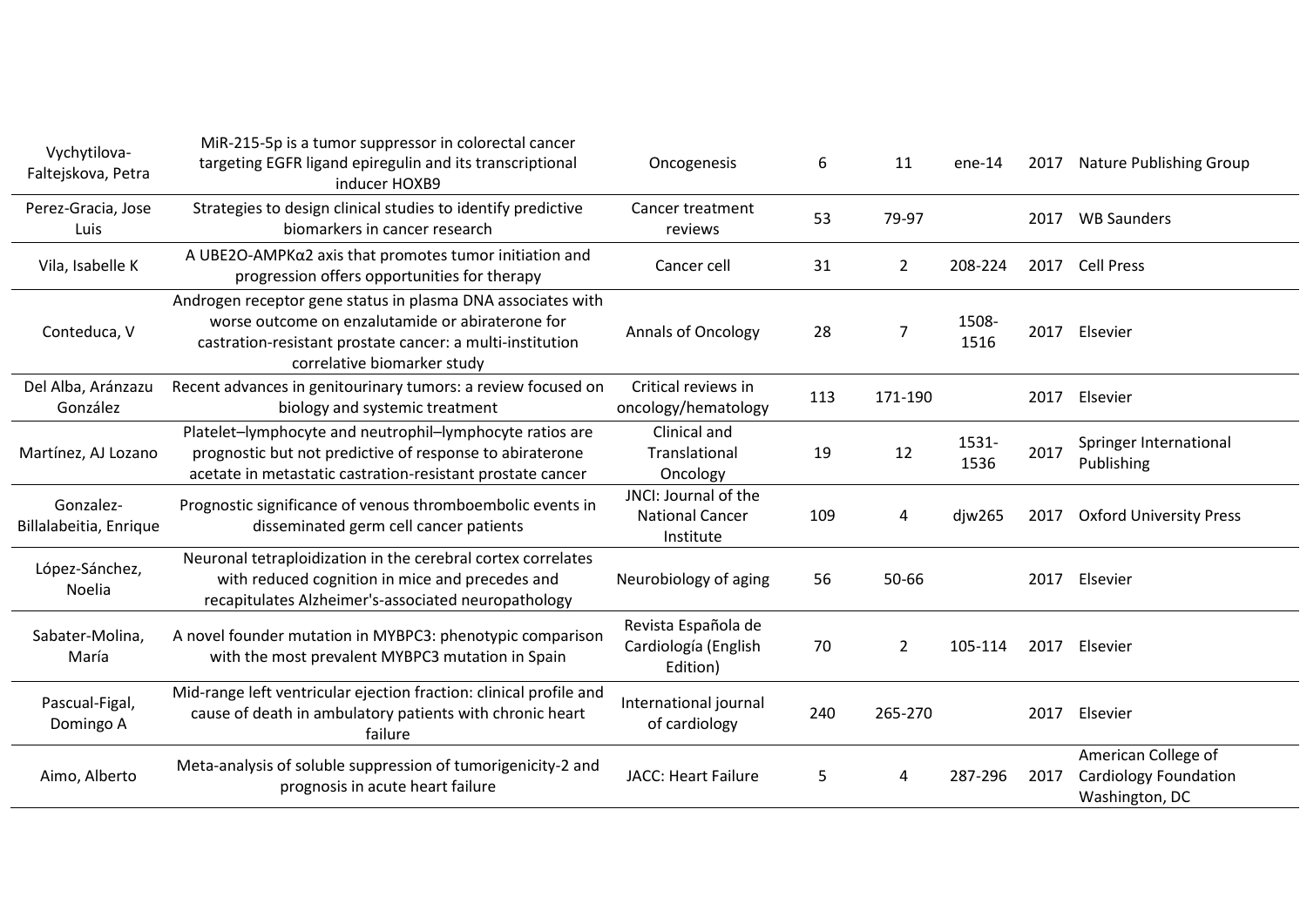| Gomez-Otero, Ines             | Mid-range ejection fraction does not permit risk stratification<br>among patients hospitalized for heart failure                                               | Revista Española de<br>Cardiología (English<br>Edition) | 70  | 5              | 338-346       | 2017 | Elsevier Doyma                                                               |
|-------------------------------|----------------------------------------------------------------------------------------------------------------------------------------------------------------|---------------------------------------------------------|-----|----------------|---------------|------|------------------------------------------------------------------------------|
| Barberà-Cremades,<br>Maria    | P2X7 receptor induces tumor necrosis factor- $\alpha$ converting<br>enzyme activation and release to boost $TNF-\alpha$ production                             | Frontiers in<br>immunology                              | 8   | 862            |               | 2017 | <b>Frontiers</b>                                                             |
| Amores-Iniesta,<br>Joaquín    | Extracellular ATP activates the NLRP3 inflammasome and is an<br>early danger signal of skin allograft rejection                                                | Cell reports                                            | 21  | 12             | 3414-<br>3426 | 2017 | Elsevier                                                                     |
| Revilla-Nuin, Beatriz         | Differential profile of activated regulatory T cell subsets and<br>microRNAs in tolerant liver transplant recipients                                           | Liver Transplantation                                   | 23  | $\overline{7}$ | 933-945       | 2017 |                                                                              |
| Meseguer-Olmo,<br>Luis        | Intraarticular and intravenous administration of 99MTc-<br>HMPAO-labeled human mesenchymal stem cells (99MTC-AH-<br>MSCS): In vivo imaging and biodistribution | Nuclear medicine and<br>biology                         | 46  | 36-42          |               | 2017 | Elsevier                                                                     |
| Castellanos,<br>Gregorio      | Amniotic membrane application for the healing of chronic<br>wounds and ulcers                                                                                  | Placenta                                                | 59  | 146-153        |               | 2017 | <b>WB Saunders</b>                                                           |
| Valdor, Rut                   | Glioblastoma progression is assisted by induction of<br>immunosuppressive function of pericytes through interaction<br>with tumor cells                        | Oncotarget                                              | 8   | 40             | 68614         | 2017 | Impact Journals, LLC                                                         |
| Reyes, Blanca                 | Assessment of biodistribution using mesenchymal stromal<br>cells: Algorithm for study design and challenges in detection<br>methodologies                      | Cytotherapy                                             | 19  | 9              | 1060-<br>1069 | 2017 | Elsevier                                                                     |
| Muñoz-Esparza,<br>Carmen      | Value of the "standing test" in the diagnosis and evaluation of<br>beta-blocker therapy response in long QT syndrome                                           | Revista Española de<br>Cardiología (English<br>Edition) | 70  | 11             | 907-914       | 2017 | Elsevier Doyma                                                               |
| Muñoz-Esparza,<br>Carmen      | Valor del «test de bipedestación» en el diagnóstico y la<br>evaluación de la respuesta al tratamiento con bloqueadores<br>beta en el síndrome de QT largo      | Revista Española de<br>Cardiología                      | 70  | 11             | 907-914       | 2017 | Elsevier                                                                     |
| Guttmann, Oliver P            | Predictors of atrial fibrillation in hypertrophic cardiomyopathy                                                                                               | Heart                                                   | 103 | 9              | 672-678       | 2017 | <b>BMJ Publishing Group Ltd and</b><br><b>British Cardiovascular Society</b> |
| Serratosa-<br>Fernández, Luis | Comments on the New International Criteria for<br>Electrocardiographic Interpretation in Athletes                                                              | Revista Española de<br>Cardiología (English<br>Edition) | 70  | 11             | 983-990       | 2017 | Elsevier                                                                     |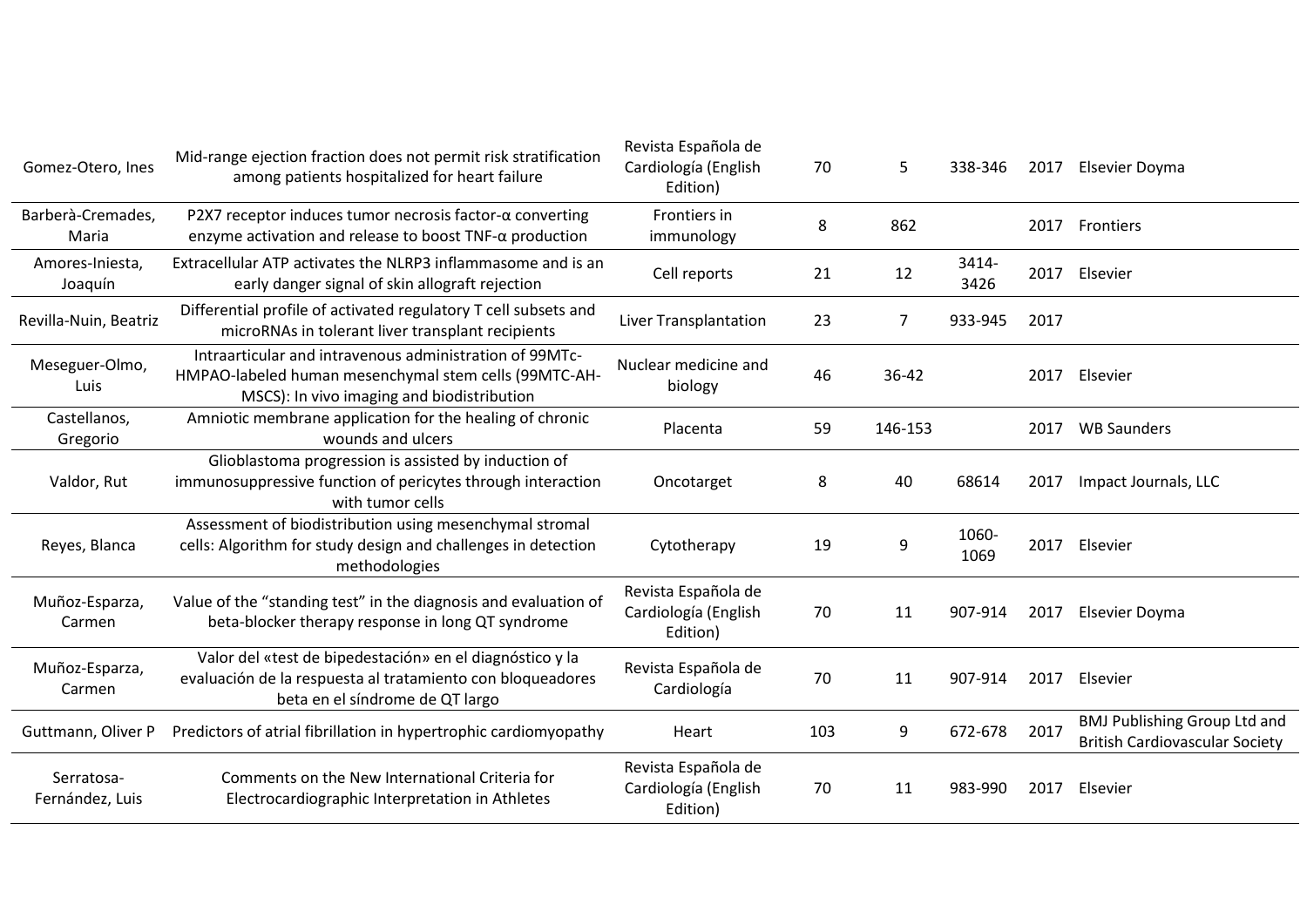| Gimeno Blanes, Juan              | Estratificación del riesgo en la muerte súbita por<br>miocardiopatía hipertrófica                                                                                             | CorSalud                                                  | 9   | 3              | 218-221       | 2017 | Cardiocentro Ernesto Che<br>Guevara                                               |
|----------------------------------|-------------------------------------------------------------------------------------------------------------------------------------------------------------------------------|-----------------------------------------------------------|-----|----------------|---------------|------|-----------------------------------------------------------------------------------|
| Serratosa-<br>Fernández, Luis    | Comentarios a los nuevos criterios internacionales para la<br>interpretación del electrocardiograma del deportista                                                            | Revista Española de<br>Cardiología                        | 70  | 11             | 983-990       | 2017 | Elsevier                                                                          |
| Benjamin, Emelia J               | Heart disease and stroke statistics-2017 update: a report<br>from the American Heart Association                                                                              | circulation                                               | 135 | 10             | e146-<br>e603 | 2017 | Lippincott Williams & Wilkins<br>Hagerstown, MD                                   |
| Blanes, Juan R<br>Gimeno         | Risk stratification in sudden death due to hypertrophic<br>cardiomyopathy                                                                                                     | CorSalud (Revista de<br>Enfermedades<br>Cardiovasculares) | 9   | 3              | 218-221       | 2017 |                                                                                   |
| Gonzalez Carrillo, J             | Prevalence of left ventricular hypertrabeculation and non-<br>compaction in a CMR series                                                                                      | <b>EUROPEAN HEART</b><br><b>JOURNAL</b>                   | 38  | 144-145        |               | 2017 | <b>OXFORD UNIV PRESS GREAT</b><br><b>CLARENDON ST, OXFORD OX2</b><br>6DP, ENGLAND |
| Gonzalez Carrillo, J             | P716Prevalence of left ventricular hypertrabeculation and<br>non-compaction in a CMR series                                                                                   | European Heart<br>Journal                                 | 38  | suppl_1        |               | 2017 | <b>Oxford University Press</b>                                                    |
| de Torre-Minguela,<br>Carlos     | The NLRP3 and pyrin inflammasomes: implications in the<br>pathophysiology of autoinflammatory diseases                                                                        | Frontiers in<br>immunology                                | 8   | 43             |               | 2017 | Frontiers                                                                         |
| Moghaddas, Fiona                 | A novel Pyrin-Associated Autoinflammation with Neutrophilic<br>Dermatosis mutation further defines 14-3-3 binding of pyrin<br>and distinction to Familial Mediterranean Fever | Annals of the<br>rheumatic diseases                       | 76  | 12             | 2085-<br>2094 | 2017 | <b>BMJ Publishing Group Ltd</b>                                                   |
| Tortosa-Caparrós,<br>Esther      | Anti-inflammatory effects of omega 3 and omega 6<br>polyunsaturated fatty acids in cardiovascular disease and<br>metabolic syndrome                                           | Critical reviews in<br>food science and<br>nutrition      | 57  | 16             | 3421-<br>3429 | 2017 | Taylor & Francis                                                                  |
| Esteve-Pastor, María<br>Asunción | Long-term bleeding risk prediction in 'real world'patients with<br>atrial fibrillation: comparison of the HAS-BLED and ABC-<br><b>Bleeding risk scores</b>                    | Thrombosis and<br>haemostasis                             | 117 | 10             | 1848-<br>1858 |      | 2017 Schattauer GmbH                                                              |
| Rivera-Caravaca,<br>José Miguel  | Cessation of oral anticoagulation is an important risk factor<br>for stroke and mortality in atrial fibrillation patients                                                     | Thrombosis and<br>haemostasis                             | 117 | $\overline{7}$ | 1448-<br>1454 | 2017 | Schattauer GmbH                                                                   |
| Caparros-Martin,<br>Jose A       | Molecular spectrum and differential diagnosis in patients<br>referred with sporadic or autosomal recessive osteogenesis<br>imperfecta                                         | Molecular genetics &<br>genomic medicine                  | 5   | 1              | 28-39         | 2017 | <b>Wiley Online Library</b>                                                       |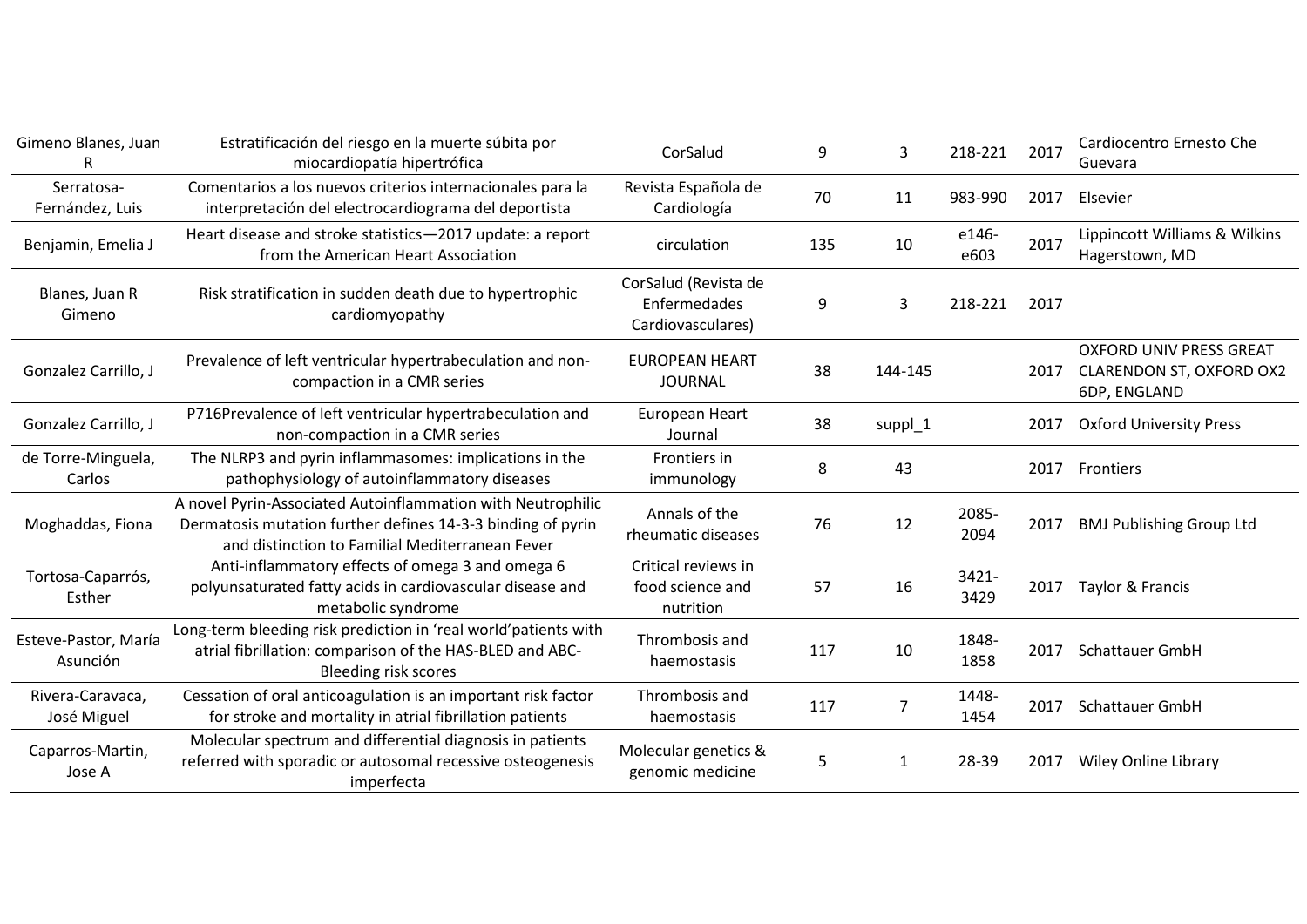| Barrios, Xavier<br>Gabaldó           | Molecular characterization and clinical interpretation of<br>BRCA1/BRCA2 variants in families from Murcia (South-Eastern<br>Spain) with hereditary breast and ovarian cancer: clinical-<br>pathological features in BRCA carriers and non-carriers | Familial cancer                              | 16  | 4              | 477-489       | 2017 | <b>Springer Netherlands</b>                 |
|--------------------------------------|----------------------------------------------------------------------------------------------------------------------------------------------------------------------------------------------------------------------------------------------------|----------------------------------------------|-----|----------------|---------------|------|---------------------------------------------|
| Martinez Garcia,<br>Jeronimo         | Circulating free DNA and circulating tumor cells as new serum<br>biomarkers in advanced ovarian cancer.                                                                                                                                            |                                              |     |                |               | 2017 | American Society of Clinical<br>Oncology    |
| Al-Essawe, E                         | Addition of seminal plasma reduces binding of stallion<br>spermatozoa to bovine oocytes                                                                                                                                                            | Anim. Reprod                                 | 14  | 3              | 910           | 2017 |                                             |
| Flores-Cuadrado,<br>Alicia           | H ippocampal $\alpha$ -synuclein and interneurons in P arkinson's<br>disease: D ata from human and mouse models                                                                                                                                    | <b>Movement Disorders</b>                    | 31  | $\overline{7}$ | 979-988       | 2016 |                                             |
| Saiz-Sanchez, Daniel                 | Interneurons in the human olfactory system in Alzheimer's<br>disease                                                                                                                                                                               | Experimental<br>neurology                    | 276 | 13-21          |               | 2016 | <b>Academic Press</b>                       |
| Esteban-Gil, Ángel                   | Case Report Form based on semantic Web technologies.                                                                                                                                                                                               | SWAT4LS                                      |     |                |               | 2016 |                                             |
| Molina-Montes,<br>Esther             | Flavonoid and lignan intake and pancreatic cancer risk in the<br>European prospective investigation into cancer and nutrition<br>cohort                                                                                                            | International journal<br>of cancer           | 139 | 7              | 1480-<br>1492 | 2016 | <b>Wiley Online Library</b>                 |
| López Lucas, María<br><b>Dolores</b> | Células madre mesenquimales de médula ósea fucosiladas:¿<br>es posible una producción a escala clínica?                                                                                                                                            | Proyecto de<br>investigación:                |     |                |               | 2016 |                                             |
| Molina-Montes,<br>Esther             | Flavonoid and lignan intake and pancreatic cancer risk in the<br>European prospective investigation into cancer and nutrition<br>cohort                                                                                                            | International journal<br>of cancer           | 139 | 7              | 1480-<br>1492 | 2016 |                                             |
| Anantharaman,<br>Devasena            | Combined effects of smoking and HPV16 in oropharyngeal<br>cancer                                                                                                                                                                                   | International journal<br>of epidemiology     | 45  | 3              | 752-761       | 2016 | <b>Oxford University Press</b>              |
| Dominguez-<br>Rodriguez, Alberto     | Thrombus Aspirated from Patients with ST-Elevation<br>Myocardial Infarction: Association between 3-Nitrotyrosine<br>and Inflammatory Markers-Insights from ARTERIA Study                                                                           | International journal<br>of medical sciences | 13  | $\overline{7}$ | 477           | 2016 | <b>Ivyspring International</b><br>Publisher |
| Sánchez-de las<br>Matas, María José  | Tumor rabdoide extrarrenal maligno de colon: presentación<br>de 3 casos y revisión de la literatura                                                                                                                                                | Revista Española de<br>Patología             | 49  | $\overline{2}$ | 119-124       | 2016 | Elsevier Doyma                              |
| Gutiérrez-Cívicos,<br>Rocío          | A polymorphism in FASL is associated with rituximab response<br>in follicular lymphoma patients                                                                                                                                                    | American journal of<br>hematology            | 91  | 6              | E305-<br>E307 | 2016 |                                             |
| García-Solano, José                  | Biomarkers for the identification of precursor polyps of<br>colorectal serrated adenocarcinomas                                                                                                                                                    | <b>Cellular Oncology</b>                     | 39  | 3              | 243-252       | 2016 | <b>Springer Netherlands</b>                 |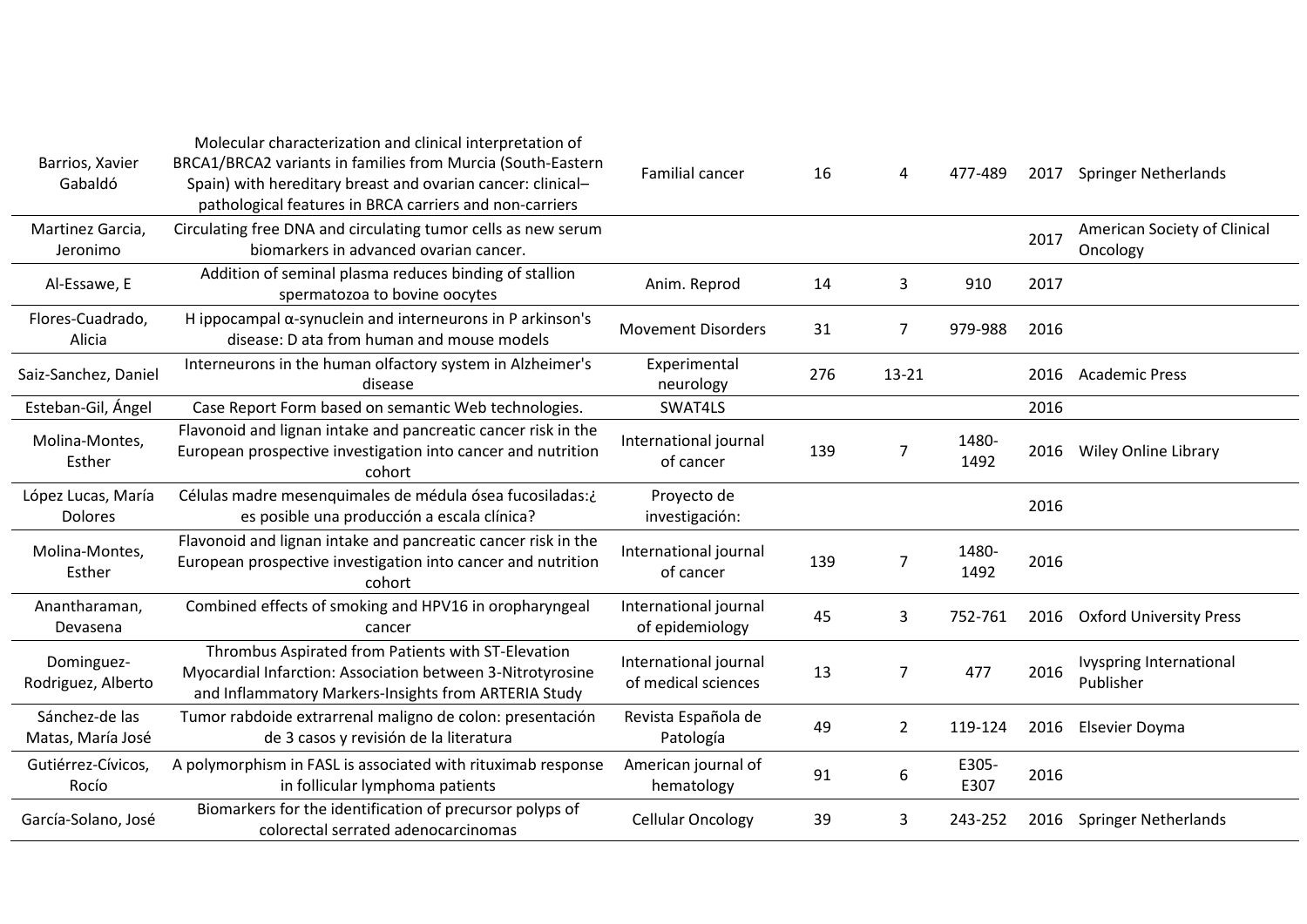| Tuomisto, Anne                | $HIF-1\alpha$ expression and high microvessel density are<br>characteristic features in serrated colorectal cancer                                                            | Virchows Archiv                                         | 469 | 4              | 395-404       |      | 2016 Springer Berlin Heidelberg               |
|-------------------------------|-------------------------------------------------------------------------------------------------------------------------------------------------------------------------------|---------------------------------------------------------|-----|----------------|---------------|------|-----------------------------------------------|
| Aparicio, J                   | SEOM clinical guidelines for the management of germ cell<br>testicular cancer (2016)                                                                                          | Clinical and<br>Translational<br>Oncology               | 18  | 12             | 1187-<br>1196 | 2016 | Springer International<br>Publishing          |
| Romar, Raquel                 | In vitro fertilization in pigs: New molecules and protocols to<br>consider in the forthcoming years                                                                           | Theriogenology                                          | 85  | 1              | 125-134       | 2016 | Elsevier                                      |
| Lopez-Sendon, Jose-<br>Luis   | Quality markers in cardiology: measures of outcomes and<br>clinical practice-a perspective of the Spanish Society of<br>Cardiology and of Thoracic and Cardiovascular Surgery | European heart<br>journal                               | 37  | $\mathbf{1}$   | $dic-23$      | 2016 | <b>Oxford University Press</b>                |
| Pascual-Figal,<br>Domingo A   | Clinical relevance of sST2 in cardiac diseases                                                                                                                                | Clinical Chemistry and<br>Laboratory Medicine<br>(CCLM) | 54  | $\mathbf{1}$   | 29-35         | 2016 | De Gruyter                                    |
| Zamora, Elisabet              | No benefit from the obesity paradox for diabetic patients with<br>heart failure                                                                                               | European journal of<br>heart failure                    | 18  | 7              | 851-858       | 2016 | <b>Wiley Online Library</b>                   |
| Pérez-Calvo, Juan-<br>Ignacio | Usefulness of the hepatocyte growth factor as a predictor of<br>mortality in patients hospitalized with acute heart failure<br>regardless of ejection fraction                | The American journal<br>of cardiology                   | 118 | 4              | 543-549       | 2016 | Elsevier                                      |
| Asensio-López, Mari           | Early oxidative damage induced by doxorubicin: source of<br>production, protection by GKT137831 and effect on Ca2+<br>transporters in HL-1 cardiomyocytes                     | Archives of<br>Biochemistry and<br><b>Biophysics</b>    | 594 | 26-36          |               | 2016 | Academic Press                                |
| Pascual-Figal, DA             | Documento de consenso y recomendaciones sobre el uso de<br>los péptidos natriuréticos en la práctica clínica                                                                  | Revista Clínica<br>Española                             | 216 | 6              | 313-322       | 2016 | Elsevier                                      |
| Sabater-Molina, M             | Mutation in JPH2 cause dilated cardiomyopathy                                                                                                                                 | Clinical genetics                                       | 90  | 5              | 468-469       | 2016 | <b>Blackwell Publishing Ltd</b><br>Oxford, UK |
| Baroja-Mazo,<br>Alberto       | Immunosuppressive potency of mechanistic target of<br>rapamycin inhibitors in solid-organ transplantation                                                                     | World journal of<br>transplantation                     | 6   | $\mathbf{1}$   | 183           | 2016 | <b>Baishideng Publishing Group</b><br>Inc     |
| Martín-Sánchez,<br>Fatima     | Inflammasome-dependent IL-1 β release depends upon<br>membrane permeabilisation                                                                                               | Cell Death &<br>Differentiation                         | 23  | $\overline{7}$ | 1219-<br>1231 | 2016 | Nature Publishing Group                       |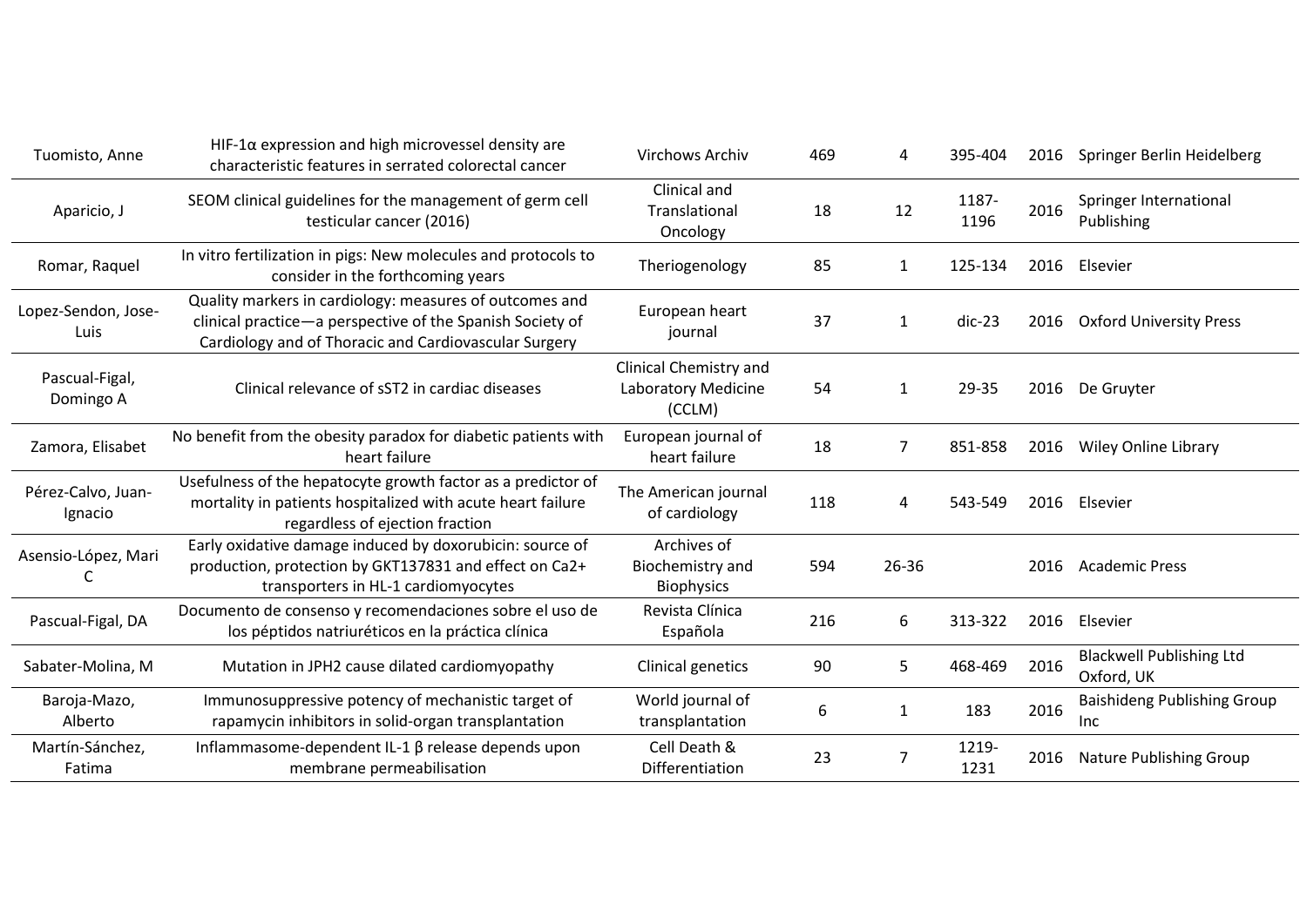| Ramirez, P                    | Oncological evaluation by positron-emission tomography,<br>circulating tumor cells and alpha fetoprotein in patients with<br>hepatocellular carcinoma on the waiting list for liver<br>transplantation                                                        | Transplantation<br>proceedings                    | 48  | 9                    | 2962-<br>2965 |      | 2016 Elsevier                                                                   |
|-------------------------------|---------------------------------------------------------------------------------------------------------------------------------------------------------------------------------------------------------------------------------------------------------------|---------------------------------------------------|-----|----------------------|---------------|------|---------------------------------------------------------------------------------|
| Baroja-Mazo,<br>Alberto       | Tolerance in liver transplantation: Biomarkers and clinical<br>relevance                                                                                                                                                                                      | World journal of<br>gastroenterology              | 22  | 34                   | 7676          | 2016 | <b>Baishideng Publishing Group</b><br>Inc                                       |
| De La Serna, J                | Toxicity and efficacy of busulfan and fludarabine<br>myeloablative conditioning for HLA-identical sibling allogeneic<br>hematopoietic cell transplantation in AML and MDS                                                                                     | Bone marrow<br>transplantation                    | 51  | 7                    | 961-966       |      | 2016 Nature Publishing Group                                                    |
| Santos, José M<br>García      | Spinal cord infusion of stem cells in amyotrophic lateral<br>sclerosis: magnetic resonance spectroscopy shows metabolite<br>improvement in the precentral gyrus                                                                                               | Cytotherapy                                       | 18  | 6                    | 785-796       |      | 2016 Elsevier                                                                   |
| Ruiz-López,<br>Francisco José | Breathing pattern in a phase I clinical trial of intraspinal<br>injection of autologous bone marrow mononuclear cells in<br>patients with amyotrophic lateral sclerosis                                                                                       | Respiratory<br>physiology &<br>neurobiology       | 221 | 54-58                |               | 2016 | Elsevier                                                                        |
| Orti, Guillermo               | Outcome of second allogeneic hematopoietic cell<br>transplantation after relapse of myeloid malignancies<br>following allogeneic hematopoietic cell transplantation: a<br>retrospective cohort on behalf of the Grupo Español de<br>Trasplante Hematopoyetico | Biology of Blood and<br>Marrow<br>Transplantation | 22  | 3                    | 584-588       |      | 2016 Elsevier                                                                   |
| Martínez-Sánchez,<br>María V  | Overexpression of KIR inhibitory ligands (HLA-I) determines<br>that immunosurveillance of myeloma depends on diverse and<br>strong NK cell licensing                                                                                                          | Oncoimmunology                                    | 5   | 4                    | e1093721      |      | 2016 Taylor & Francis                                                           |
| Ruiz-López,<br>Francisco José | Autologous bone marrow mononuclear cells as<br>neuroprotective treatment of amyotrophic lateral sclerosis                                                                                                                                                     | Neural regeneration<br>research                   | 11  | 4                    | 568           | 2016 | Wolters Kluwer--Medknow<br>Publications                                         |
| Grasso, Silvina               | Autophagy regulates Selumetinib (AZD6244) induced-<br>apoptosis in colorectal cancer cells                                                                                                                                                                    | European journal of<br>medicinal chemistry        | 122 | 611-618              |               | 2016 | <b>Elsevier Masson</b>                                                          |
| Martinez-Sanchez,<br>MV       | Quality and Quantity of NK Cell Ligand Expression on Tumour<br>Cells Impact Overall Survival of Childhood Acute B<br>Lymphoblastic Leukemia                                                                                                                   | PEDIATRIC BLOOD &<br><b>CANCER</b>                | 63  | S112-<br><b>S112</b> |               |      | WILEY-BLACKWELL 111 RIVER<br>2016 ST, HOBOKEN 07030-5774, NJ<br><b>USA</b>      |
| Sanchez, I Perez              | Impact of renin-angiotensin-aldosterone polymorphisms and<br>mitochondrial haplogroups in phenotyphic expression of<br>hypertrophic cardiomyopathy in genotyped patients                                                                                      | <b>EUROPEAN HEART</b><br><b>JOURNAL</b>           | 37  | 761-761              |               |      | <b>OXFORD UNIV PRESS GREAT</b><br>2016 CLARENDON ST, OXFORD OX2<br>6DP, ENGLAND |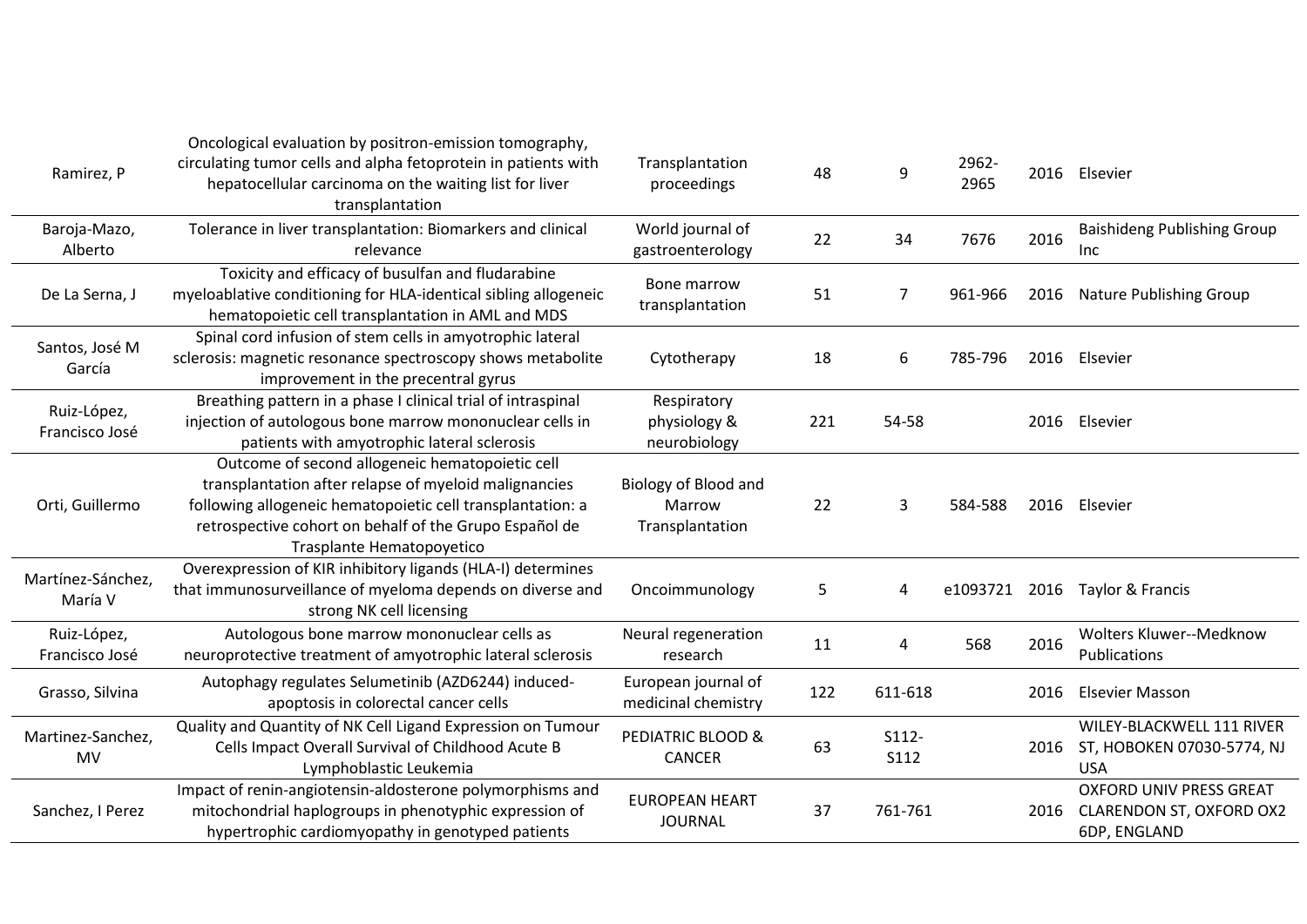| García-Molina,<br>Esperanza   | An R1632C variant in the SCN5A gene causing Brugada<br>syndrome                                                                                         | Molecular medicine<br>reports                           | 13      | 6              | 4677-<br>4680 | 2016 | <b>Spandidos Publications</b>                                                     |
|-------------------------------|---------------------------------------------------------------------------------------------------------------------------------------------------------|---------------------------------------------------------|---------|----------------|---------------|------|-----------------------------------------------------------------------------------|
| San Román, I                  | Unclassifiable arrhythmic cardiomyopathy associated with<br>Emery-Dreifuss caused by a mutation in FHL1                                                 | <b>Clinical genetics</b>                                | 90      | $\overline{2}$ | 171-176       | 2016 | <b>Blackwell Publishing Ltd</b><br>Oxford, UK                                     |
| Barriales-Villa,<br>Roberto   | Protocolo de actuación en las cardiopatías familiares: síntesis<br>de recomendaciones y algoritmos de actuación                                         | Revista Española de<br>Cardiología                      | 69      | 3              | 300-309       | 2016 | Elsevier                                                                          |
| O'Mahony,<br>Constantinos     | Inverted U-shaped relation between the risk of sudden<br>cardiac death and maximal left ventricular wall thickness in<br>hypertrophic cardiomyopathy    | Circulation:<br>Arrhythmia and<br>Electrophysiology     | 9       | 6              | e003818       | 2016 | Lippincott Williams & Wilkins<br>Hagerstown, MD                                   |
| Elliott, Perry                | European cardiomyopathy pilot registry: EURObservational<br>research programme of the European society of cardiology                                    | European heart<br>journal                               | 37      | $\overline{2}$ | 164-173       | 2016 | <b>Oxford University Press</b>                                                    |
| Sánchez-Más, Jesus            | The TBX1 Transcription Factor in Cardiac Remodeling After<br><b>Myocardial Infarction</b>                                                               | Revista Española de<br>Cardiología (English<br>Edition) | 69      | 11             | 1042-<br>1050 |      | 2016 Elsevier                                                                     |
| Val Groba-Marco,<br>María del | La importancia del estudio familiar y genético: la mutación p.<br>L3778F en el receptor de la rianodina probablemente no<br>cause un fenotipo tan grave | Rev. esp. cardiol.(Ed.<br>impr.)                        | 702-704 |                |               | 2016 |                                                                                   |
| Sánchez-Más, Jesus            | Factor de transcripción TBX1 en el remodelado cardiaco<br>asociado al infarto de miocardio                                                              | Revista Española de<br>Cardiología                      | 69      | 11             | 1042-<br>1050 |      | 2016 Elsevier                                                                     |
| Munoz-Esparza, C              | Use of Bazett's formula could produce false positive<br>responses to epinephrine test in patients with low heart rates                                  | <b>EUROPEAN HEART</b><br><b>JOURNAL</b>                 | 37      | 96-96          |               | 2016 | <b>OXFORD UNIV PRESS GREAT</b><br><b>CLARENDON ST, OXFORD OX2</b><br>6DP, ENGLAND |
| Conesa, Olmo                  | Impact of the implementation of a multidisciplinary sudden<br>death protocol                                                                            | <b>EUROPEAN HEART</b><br><b>JOURNAL</b>                 | 37      | 573-574        |               | 2016 | <b>OXFORD UNIV PRESS GREAT</b><br>CLARENDON ST, OXFORD OX2<br>6DP, ENGLAND        |
| Ortiz, MF                     | Radical FLNC mutations and high-risk dilated arrhythmogenic<br>cardiomyopathy                                                                           | <b>EUROPEAN HEART</b><br><b>JOURNAL</b>                 | 37      | 161-161        |               | 2016 | <b>OXFORD UNIV PRESS GREAT</b><br>CLARENDON ST, OXFORD OX2<br>6DP, ENGLAND        |
| Barriales-Villa,<br>Roberto   | Plan of action for inherited cardiovascular diseases: synthesis<br>of recommendations and action algorithms                                             | Revista Española de<br>Cardiología (English<br>Edition) | 69      | 3              | 300-309       | 2016 | Elsevier                                                                          |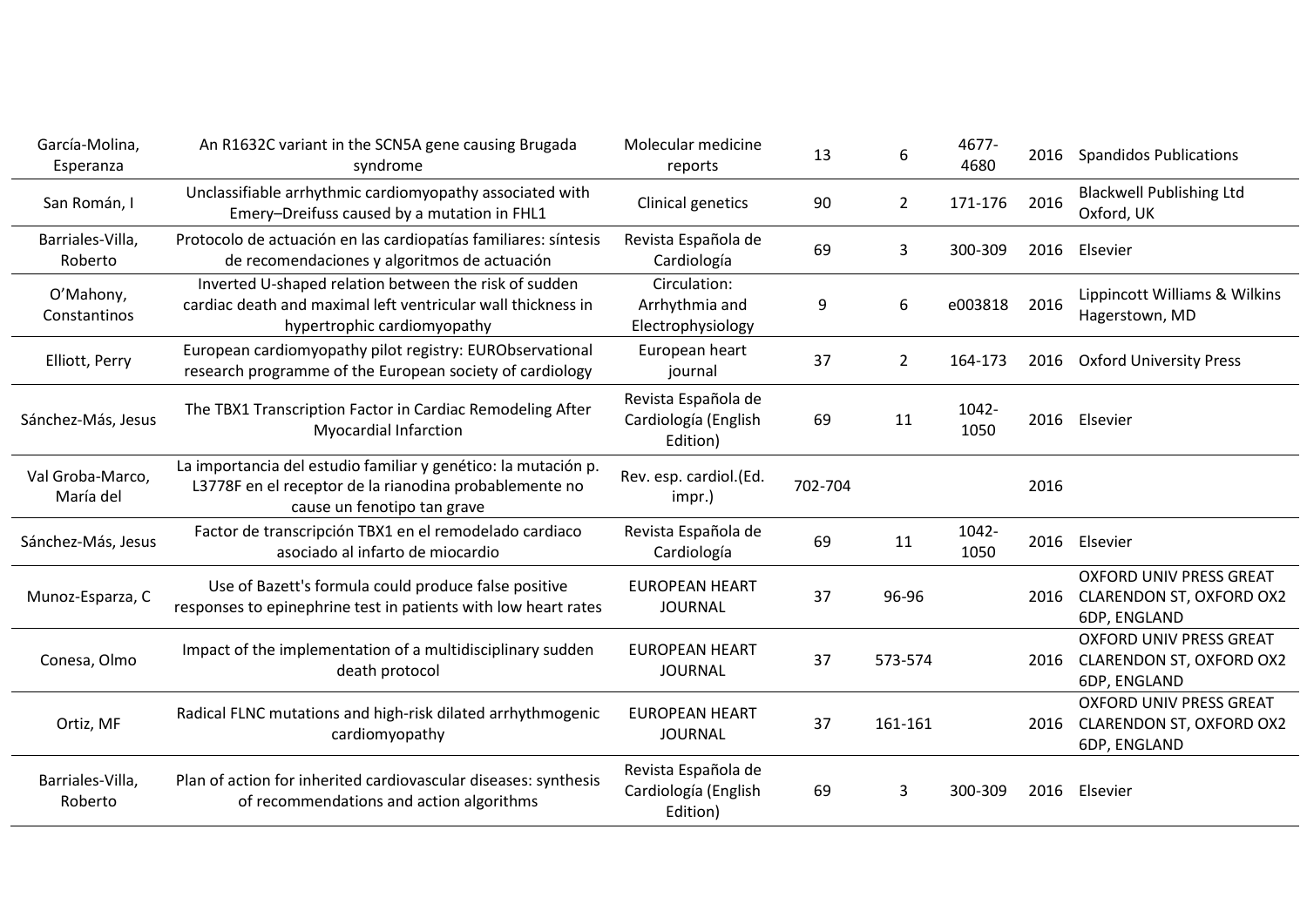| Ortiz-Genga, Martín              | Truncating FLNC mutations are associated with high-risk<br>dilated and arrhythmogenic cardiomyopathies                                                              | Journal of the<br>American College of<br>Cardiology | 68      | 22             | 2440-<br>2451 | 2016 | American College of<br><b>Cardiology Foundation</b><br>Washington, DC |
|----------------------------------|---------------------------------------------------------------------------------------------------------------------------------------------------------------------|-----------------------------------------------------|---------|----------------|---------------|------|-----------------------------------------------------------------------|
| Cuenca, Sofia                    | Genetic basis of familial dilated cardiomyopathy patients<br>undergoing heart transplantation                                                                       | The Journal of Heart<br>and Lung<br>Transplantation | 35      | 5              | 625-635       | 2016 | Elsevier                                                              |
| Groba-Marco, María<br>Del Val    | The importance of family-genetic screening: the phenotype<br>caused by the p. L3778F ryanodine receptor mutation is likely<br>less severe than previously thought   | Revista espanola de<br>cardiologia (English<br>ed.) | 69      | 7              | 702-704       | 2016 |                                                                       |
| Barberá-Cremades,<br>Maria       | Purinergic signaling during macrophage differentiation results<br>in M2 alternative activated macrophages                                                           | Journal of leukocyte<br>biology                     | 99      | $\overline{2}$ | 289-299       | 2016 |                                                                       |
| Faner, Rosa                      | The inflammasome pathway in stable COPD and acute<br>exacerbations                                                                                                  | ERJ open research                                   | 2       | 3              |               | 2016 | <b>European Respiratory Society</b>                                   |
| Mensa-Vilaro, Anna               | Brief Report: Late-Onset Cryopyrin-Associated Periodic<br>Syndrome Due to Myeloid-Restricted Somatic NLRP3<br>Mosaicism                                             | Arthritis &<br>rheumatology                         | 68      | 12             | 3035-<br>3041 | 2016 |                                                                       |
| Esteve-Pastor, María<br>Asunción | The SAMe-TT2R2 score and decision-making between a<br>vitamin K antagonist or a non-vitamin K antagonist oral<br>anticoagulant in patients with atrial fibrillation | Expert review of<br>cardiovascular<br>therapy       | 14      | $\overline{2}$ | 177-187       | 2016 | Taylor & Francis                                                      |
| Castro-Feijoo, Lidia             | NPR2 gene mutations associated with acromesomelic<br>dysplasia Maroteaux type are mostly unique to families                                                         | <b>ESPE Abstracts</b>                               | 86      |                |               | 2016 | Bioscientifica                                                        |
| Sánchez-Soler, MJ                | Acute intermittent porphyria in a paediatric population in the<br>region of Murcia: phenotype and prevalence                                                        | Anales de pediatria<br>(Barcelona, Spain:<br>2003)  | 84      | $\overline{2}$ | 114-115       | 2016 |                                                                       |
| Sánchez-Soler, MJ                | Porfiria aguda intermitente en población pediátrica de la<br>región de Murcia: fenotipo y prevalencia                                                               | An. pediatr.(2003. Ed.<br>impr.)                    | 114-115 |                |               | 2016 |                                                                       |
| Fonseca, Paula<br>Jiménez        | A nomogram for predicting complications in patients with<br>solid tumours and seemingly stable febrile neutropenia                                                  | British journal of<br>cancer                        | 114     | 11             | 1191-<br>1198 | 2016 | <b>Nature Publishing Group</b>                                        |
| Periago, Adela                   | Circulating aberrant plasma cells allows risk stratification of<br>patients with myeloma.                                                                           | American journal of<br>hematology                   | 91      | 9              | E353-<br>E355 | 2016 |                                                                       |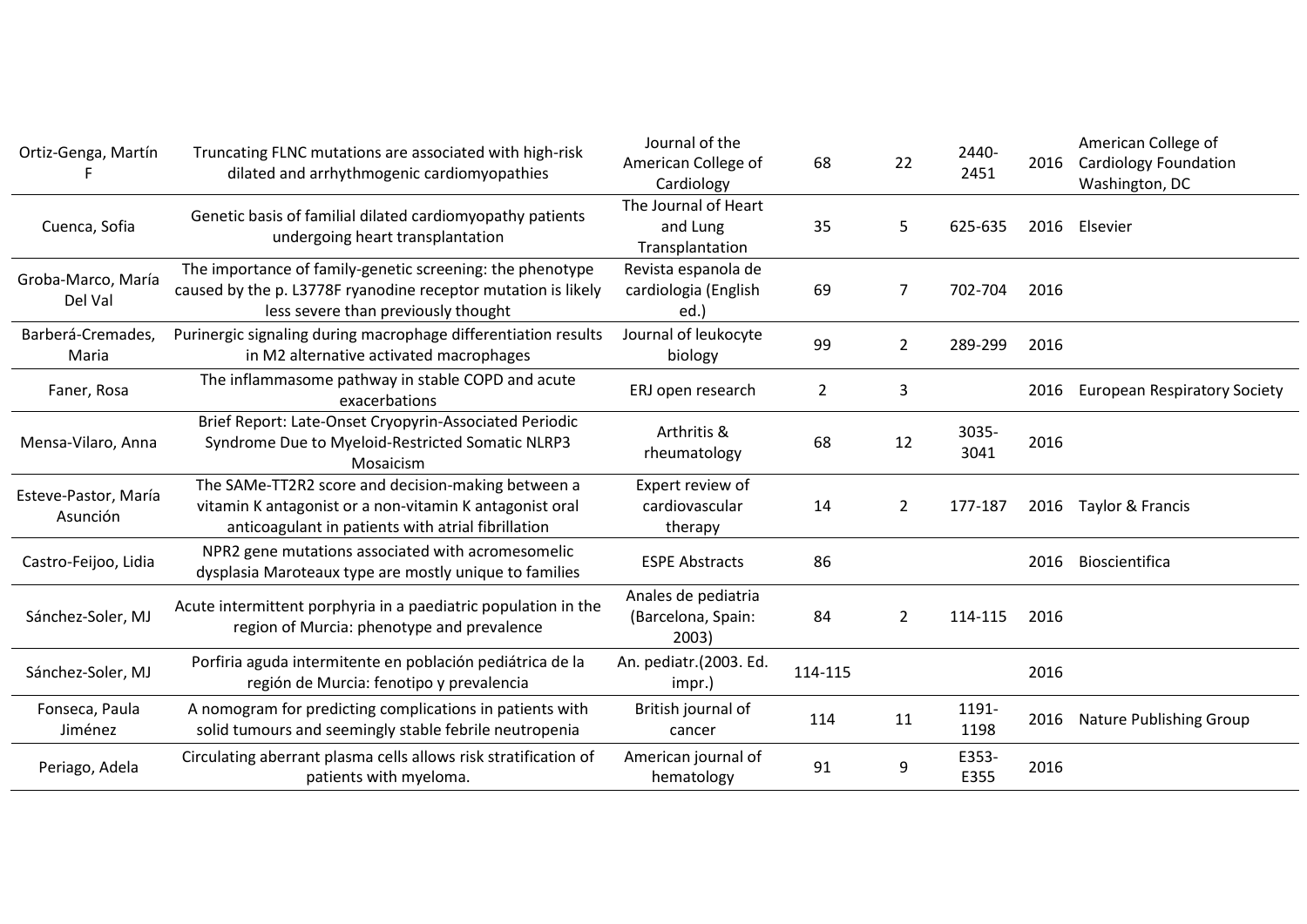| Villena, C                      | OPTIMIZATION OF TISSUE SAMPLES FOR THE DEVELOPMENT<br>AND VALIDATION OF DISEASE BIOMARKERS: THE OPTIMARK<br><b>PROJECT</b>                                                    |                                                                                                                               |                          |              |               | 2016 |                                |
|---------------------------------|-------------------------------------------------------------------------------------------------------------------------------------------------------------------------------|-------------------------------------------------------------------------------------------------------------------------------|--------------------------|--------------|---------------|------|--------------------------------|
| Navarro-Mateu,<br>Fernando      | Prevalence of mental disorders in the south-east of spain, one<br>of the european regions most affected by the economic crisis:<br>The cross-sectional pegasus-murcia project | PLoS One                                                                                                                      | 10                       | 9            | e0137293      |      | 2015 Public Library of Science |
| Ros, Jorge Galán                | Caracterización de la microbiota intestinal mediante" NGS" en<br>patología neoplásica de colón                                                                                | Tesis doctoral                                                                                                                | Universidad<br>de Murcia |              |               | 2015 |                                |
| Pastor Robles, María<br>Belén   | Uso de muestras biológicas en investigación oftalmológica:<br><b>Biobancos</b>                                                                                                |                                                                                                                               |                          |              |               | 2015 |                                |
| Galán Ros, Jorge                | Caracterización de la microbiota intestinal mediante" NGS" en<br>patología neoplásica de colón                                                                                | Proyecto de<br>investigación:                                                                                                 |                          |              |               | 2015 |                                |
| Sarkar, Chinmoy                 | UK Biobank Urban Morphometric Platform (UKBUMP)-a<br>nationwide resource for evidence-based healthy city planning<br>and public health interventions                          | Annals of GIS                                                                                                                 | 21                       | 2            | 135-148       |      | 2015 Taylor & Francis          |
| Tristante<br>Barrenechea, Elena | Identificación de biomarcadores de quimiorresistencia e<br>invasividad para la mejora del tratamiento del cáncer<br>colorrectal                                               |                                                                                                                               |                          |              |               | 2015 |                                |
| Luengo-Gil, Ginés               | Effects of conventional neoadjuvant chemotherapy for breast<br>cancer on tumor angiogenesis                                                                                   | <b>Breast cancer</b><br>research and<br>treatment                                                                             | 151                      | 3            | 577-587       |      | 2015 Springer US               |
| Salek, Reza M                   | COordination of Standards in MetabOlomicS (COSMOS):<br>facilitating integrated metabolomics data access                                                                       | Metabolomics                                                                                                                  | 11                       | 6            | 1587-<br>1597 |      | 2015 Springer US               |
| Payá, Javier Milara             | $PEG$ -Interferon- $\alpha$ ribavirin-induced HCV viral clearance: a<br>pharmacogenetic multicenter Spanish study                                                             | Farmacia hospitalaria:<br>órgano oficial de<br>expresión científica<br>de la Sociedad<br>Española de Farmacia<br>Hospitalaria | 39                       | $\mathbf{1}$ | 29-43         | 2015 | Grupo Aula Médica SL           |
| Conesa-Zamora,<br>Pablo         | Methylome profiling reveals functions and genes which are<br>differentially methylated in serrated compared to<br>conventional colorectal carcinoma                           | Clinical epigenetics                                                                                                          |                          | 1            | $ene-14$      | 2015 | <b>BioMed Central</b>          |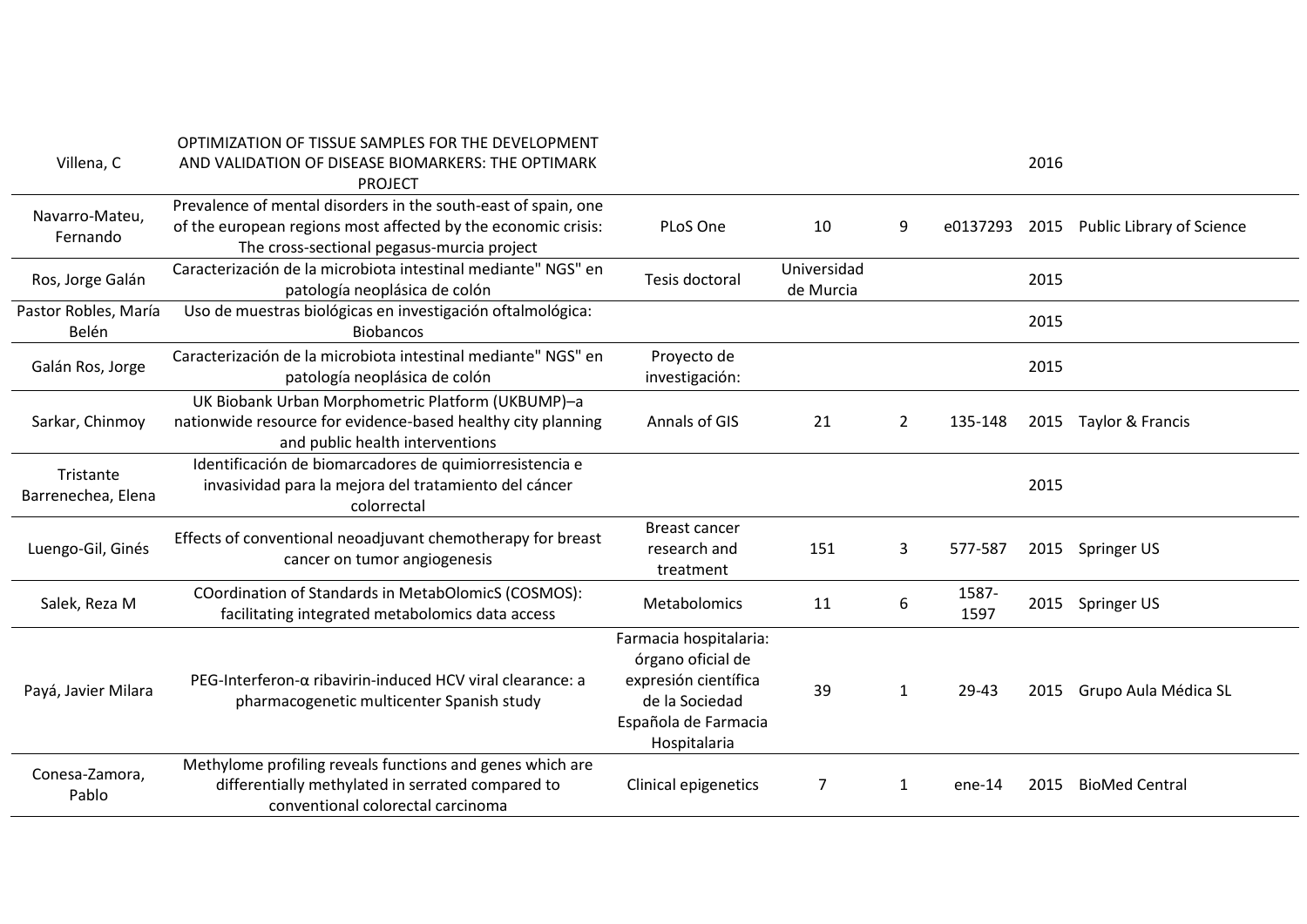| Pilar                       | de la Morena Barrio, Delayed recovery and increased severity of paclitaxel-induced<br>peripheral neuropathy in patients with diabetes                                        | Journal of the<br>National<br>Comprehensive<br><b>Cancer Network</b> | 13  | 4       | 417-423       |      | 2015 Harborside Press, LLC                                                              |
|-----------------------------|------------------------------------------------------------------------------------------------------------------------------------------------------------------------------|----------------------------------------------------------------------|-----|---------|---------------|------|-----------------------------------------------------------------------------------------|
| Olazarán, Javier            | A blood-based, 7-metabolite signature for the early diagnosis<br>of Alzheimer's disease                                                                                      | Journal of Alzheimer's<br><b>Disease</b>                             | 45  | 4       | 1157-<br>1173 | 2015 | <b>IOS Press</b>                                                                        |
| Alcolea, Daniel             | Amyloid precursor protein metabolism and inflammation<br>markers in preclinical Alzheimer disease                                                                            | Neurology                                                            | 85  | 7       | 626-633       | 2015 | Wolters Kluwer Health, Inc. on<br>behalf of the American<br><b>Academy of Neurology</b> |
| López-Úbeda,<br>Rebeca      | Oviductal transcriptome is modified after insemination during<br>spontaneous ovulation in the sow                                                                            | PLoS One                                                             | 10  | 6       | e0130128      | 2015 | Public Library of Science                                                               |
| Martinez-Selles,<br>Manuel  | Donor/recipient sex mismatch and survival after heart<br>transplantation: only an issue in male recipients? An analysis<br>of the Spanish Heart Transplantation Registry     | Transplant<br>International                                          | 28  | 3       | 305-313       | 2015 | <b>Wiley Online Library</b>                                                             |
| Pascual-Figal,<br>Domingo A | The biology of ST2: the international ST2 consensus panel                                                                                                                    | The American journal<br>of cardiology                                | 115 | 7       | $3B-7B$       | 2015 | Excerpta Medica                                                                         |
| Meijers, Wouter C           | Galectin-3 and post-myocardial infarction cardiac remodeling                                                                                                                 | European journal of<br>pharmacology                                  | 763 | 115-121 |               | 2015 | Elsevier                                                                                |
| Cohen-Solal, Alain          | Prognostic markers of acute decompensated heart failure: the<br>emerging roles of cardiac biomarkers and prognostic scores                                                   | Archives of<br>cardiovascular<br>diseases                            | 108 | 1       | 64-74         | 2015 | Elsevier                                                                                |
| Barge-Caballero,<br>Eduardo | Evaluation of the preoperative vasoactive-inotropic score as a<br>predictor of postoperative outcomes in patients undergoing<br>heart transplantation                        |                                                                      |     |         |               | 2015 | Elsevier                                                                                |
| Lax, Antonio                | Mineralocorticoid receptor antagonists modulate galectin-3<br>and interleukin-33/ST2 signaling in left ventricular systolic<br>dysfunction after acute myocardial infarction | <b>JACC: Heart Failure</b>                                           | 3   | 1       | 50-58         | 2015 | American College of<br><b>Cardiology Foundation</b><br>Washington, DC                   |
| Álvarez-García,<br>Jesús    | A simple validated method for predicting the risk of<br>hospitalization for worsening of heart failure in ambulatory<br>patients: the Redin-SCORE                            | European journal of<br>heart failure                                 | 17  | 8       | 818-827       | 2015 | John Wiley & Sons, Ltd Oxford,<br>UK                                                    |
| Bayés-Genís, Antoni         | Prognostic value and kinetics of soluble neprilysin in acute<br>heart failure: a pilot study                                                                                 | <b>JACC: Heart Failure</b>                                           | 3   | 8       | 641-644       | 2015 | American College of<br><b>Cardiology Foundation</b>                                     |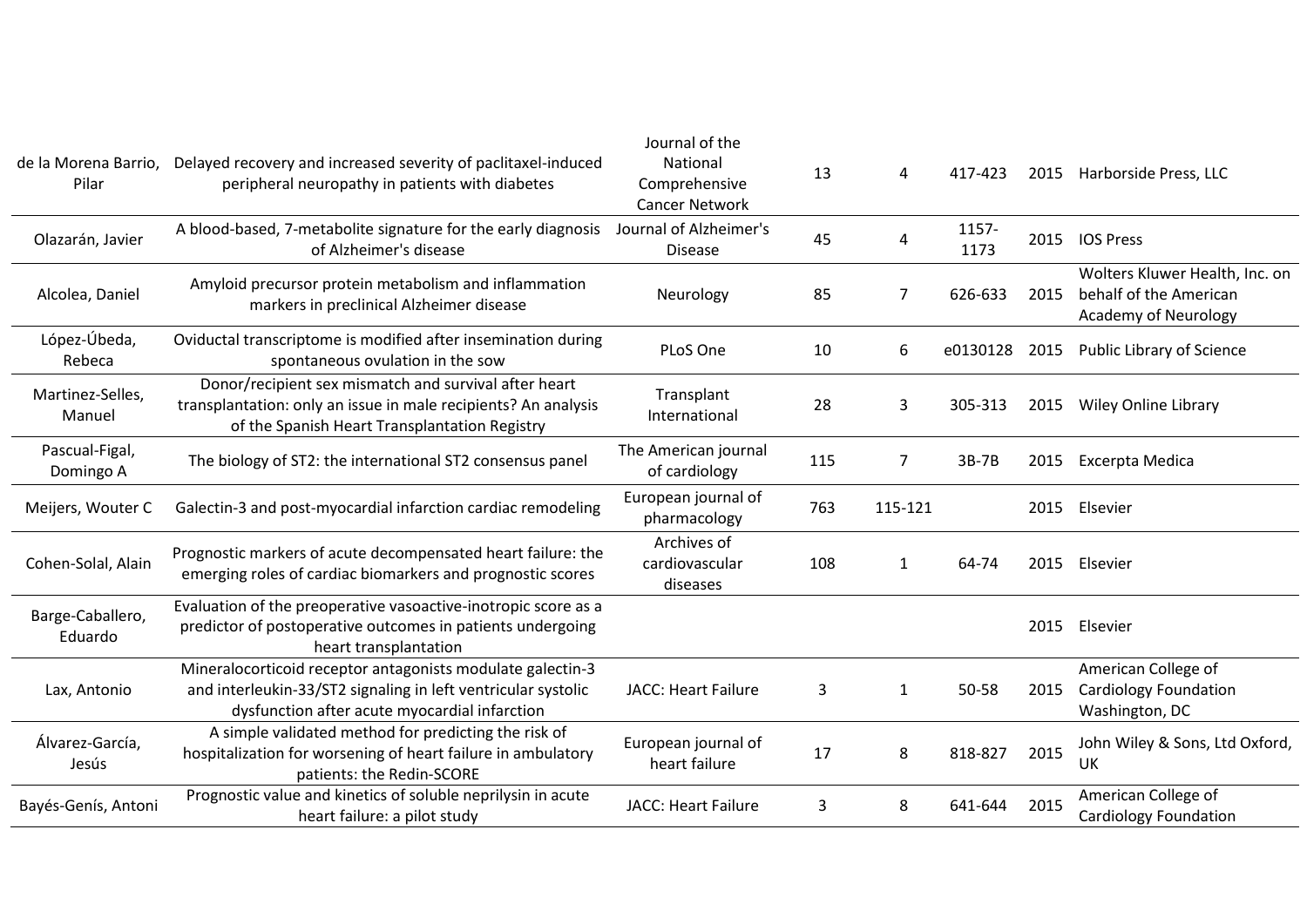|                                       |                                                                                                                                                                                           |                                                                      |     |                |               |      | Washington, DC                                                                       |
|---------------------------------------|-------------------------------------------------------------------------------------------------------------------------------------------------------------------------------------------|----------------------------------------------------------------------|-----|----------------|---------------|------|--------------------------------------------------------------------------------------|
| Sanchez-Lorencio,<br>MI               | Comparison of two types of liquid biopsies in patients with<br>hepatocellular carcinoma awaiting orthotopic liver<br>transplantation                                                      | Transplantation<br>proceedings                                       | 47  | 9              | 2639-<br>2642 | 2015 | Elsevier                                                                             |
| García-Pérez, Rocío                   | Associated liver partition and portal vein ligation (ALPPS) vs<br>selective portal vein ligation (PVL) for staged hepatectomy in<br>a rat model. Similar regenerative response?           | PloS one                                                             | 10  | 12             | e0144096      | 2015 | Public Library of Science San<br>Francisco, CA USA                                   |
| Rodríguez-Lozano,<br>Francisco Javier | Cytoprotective effects of melatonin on zoledronic acid-<br>treated human mesenchymal stem cells in vitro                                                                                  | Journal of Cranio-<br><b>Maxillofacial Surgery</b>                   | 43  | 6              | 855-862       | 2015 | Churchill Livingstone                                                                |
| Quesada, Mari Paz                     | Novel aberrant genetic and epigenetic events in Friedreich's<br>ataxia                                                                                                                    | Experimental cell<br>research                                        | 335 | $\mathbf{1}$   | $51 - 61$     | 2015 | Elsevier                                                                             |
| Ferrà, Christelle                     | Outcome of graft failure after allogeneic stem cell transplant:<br>study of 89 patients                                                                                                   | Leukemia &<br>lymphoma                                               | 56  | 3              | 656-662       | 2015 | Taylor & Francis                                                                     |
| Giraldo, A                            | Percutaneous intramyocardial injection of amniotic<br>membrane-derived mesenchymal stem cells improves<br>ventricular function and survival in non-ischaemic<br>cardiomyopathy in rabbits | European Heart<br>Journal                                            | 36  | 149-149        |               |      | <b>OXFORD UNIV PRESS GREAT</b><br>2015 CLARENDON ST, OXFORD OX2<br>6DP, ENGLAND      |
| Moreno-Grau, Sonia                    | Evaluation of candidate genes related to neuronal apoptosis<br>in late-onset Alzheimer's disease                                                                                          | Journal of Alzheimer's<br><b>Disease</b>                             | 45  | $\overline{2}$ | 621-629       | 2015 | <b>IOS Press</b>                                                                     |
| Tristante, Elena                      | Association of a characteristic membrane pattern of annexin<br>A2 with high invasiveness and nodal status in colon<br>adenocarcinoma                                                      | Translational<br>Research                                            | 166 | $\overline{2}$ | 196-206       | 2015 | Mosby                                                                                |
| Saceda, M                             | 270 Differential effects of IGF-1R inhibitors BMS-754807 and<br>OSI-906 in human cancer cell lines                                                                                        | European Journal of<br>Cancer                                        | 3   | 51             | S49-S50       | 2015 |                                                                                      |
| Martinez-Garcia, J                    | CELL CULTURE AS A TOOL TO INDIVIDUALIZE CHEMOTHERAPY<br>IN OVARIAN CANCER. DATA FROM THE RENO PROJECT.                                                                                    | <b>INTERNATIONAL</b><br>JOURNAL OF<br>GYNECOLOGICAL<br><b>CANCER</b> | 25  | 9              | 626-626       | 2015 | LIPPINCOTT WILLIAMS &<br>WILKINS TWO COMMERCE SQ,<br>2001 MARKET ST,<br>PHILADELPHIA |
| Grasso, Silvina                       | HGUE-C-1 is an atypical and novel colon carcinoma cell line                                                                                                                               | <b>BMC</b> cancer                                                    | 15  | $\mathbf{1}$   | ene-16        | 2015 | <b>BioMed Central</b>                                                                |
| Saceda, M                             | 158 PTK6 inhibition potentiates the effects of the EGFR<br>antibody cetuximab and the small tyrosine kinase inhibitors<br>on pancreatic carcinoma cell lines proliferation                | European Journal of<br>Cancer                                        | 3   | 51             | S16-S17       | 2015 |                                                                                      |
|                                       |                                                                                                                                                                                           |                                                                      |     |                |               |      |                                                                                      |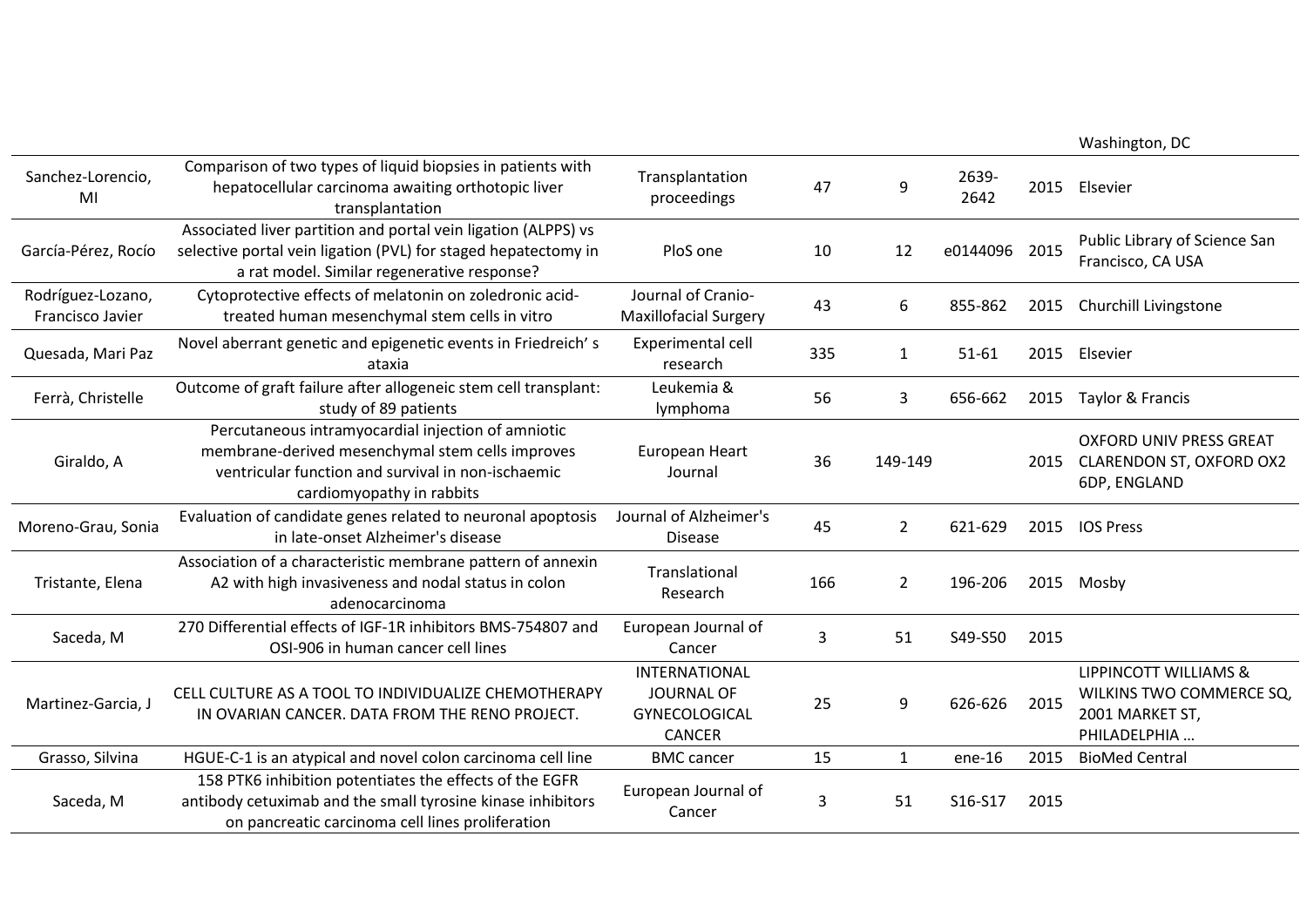| Carballo-Santana, M             | 455 Reversal of azd6244 (selumetinib) resistance in primary<br>cultures of colorectal cancer, by p70s6 kinase inhibition using<br>bez-235                                                                                                                                          | European Journal of<br>Cancer                           | 3   | 51             | S96-S97       | 2015 |                                                                              |
|---------------------------------|------------------------------------------------------------------------------------------------------------------------------------------------------------------------------------------------------------------------------------------------------------------------------------|---------------------------------------------------------|-----|----------------|---------------|------|------------------------------------------------------------------------------|
| Perez-Balaguer,<br>Ariadna      | FOXA2 mRNA expression is associated with relapse in patients<br>with triple-negative/basal-like breast carcinoma                                                                                                                                                                   | <b>Breast cancer</b><br>research and<br>treatment       | 153 | $\overline{2}$ | 465-474       | 2015 | Springer US                                                                  |
| Fuster, J                       | DIFFERENTIAL EXPRESSION OF NK CELL LIGANDS ON T, B AND<br>MYELOID ACUTE CHILDHOOD LEUKEMIA: P-334                                                                                                                                                                                  | Pediatric Blood &<br>Cancer                             | 62  |                |               | 2015 |                                                                              |
| Guttmann, Oliver P              | Prediction of thrombo-embolic risk in patients with<br>hypertrophic cardiomyopathy (HCM Risk-CVA)                                                                                                                                                                                  | European journal of<br>heart failure                    | 17  | 8              | 837-845       | 2015 | John Wiley & Sons, Ltd Oxford,<br>UK                                         |
| García-Giustiniani,<br>Diego    | Phenotype and prognostic correlations of the converter<br>region mutations affecting the $\beta$ myosin heavy chain                                                                                                                                                                | Heart                                                   | 101 | 13             | 1047-<br>1053 | 2015 | <b>BMJ Publishing Group Ltd and</b><br><b>British Cardiovascular Society</b> |
| Lopez-Ayala, Jose<br>Maria      | Genetics of myocarditis in arrhythmogenic right ventricular<br>dysplasia                                                                                                                                                                                                           | Heart rhythm                                            | 12  | 4              | 766-773       | 2015 | Elsevier                                                                     |
| Muñoz-Esparza,<br>Carmen        | Fenotipo heterogéneo del síndrome de QT largo causado por<br>la mutación KCNH2-H562R: importancia del estudio genético<br>familiar                                                                                                                                                 | Revista Española de<br>Cardiología                      | 68  | 10             | 861-868       | 2015 | Elsevier                                                                     |
| Mozaffarian,<br>Dariush         | Heart disease and stroke statistics-2015 update: a report<br>from the American Heart Association                                                                                                                                                                                   | circulation                                             | 131 | 4              | e29-e322      | 2015 | Lippincott Williams & Wilkins<br>Hagerstown, MD                              |
| Muñoz-Esparza,<br>Carmen        | Heterogeneous phenotype of long QT syndrome caused by<br>the KCNH2-H562R mutation: importance of familial genetic<br>testing                                                                                                                                                       | Revista Española de<br>Cardiología (English<br>Edition) | 68  | 10             | 861-868       |      | 2015 Elsevier                                                                |
| Quirante, Francisco<br>A Pastor | Unexpected autopsy findings after sudden cardiac death:<br>cardiovascular myxoedema and endocardial fibroelastosis                                                                                                                                                                 | International journal<br>of cardiology                  | 182 | 281-283        |               | 2015 |                                                                              |
| Cuenca, S                       | Clinical and histological characteristics of dilated<br>cardiomyopathy due to BAG3 mutations: P290                                                                                                                                                                                 | European Journal of<br><b>Heart Failure</b>             | 17  |                |               | 2015 |                                                                              |
| Sticherling, Christian          | Antithrombotic management in patients undergoing<br>electrophysiological procedures: a European Heart Rhythm<br>Association (EHRA) position document endorsed by the ESC<br>working group thrombosis, Heart Rhythm Society (HRS), and<br>Asia Pacific Heart Rhythm Society (APHRS) | Ep Europace                                             | 17  | 8              | 1197-<br>1214 |      | 2015 Oxford University Press                                                 |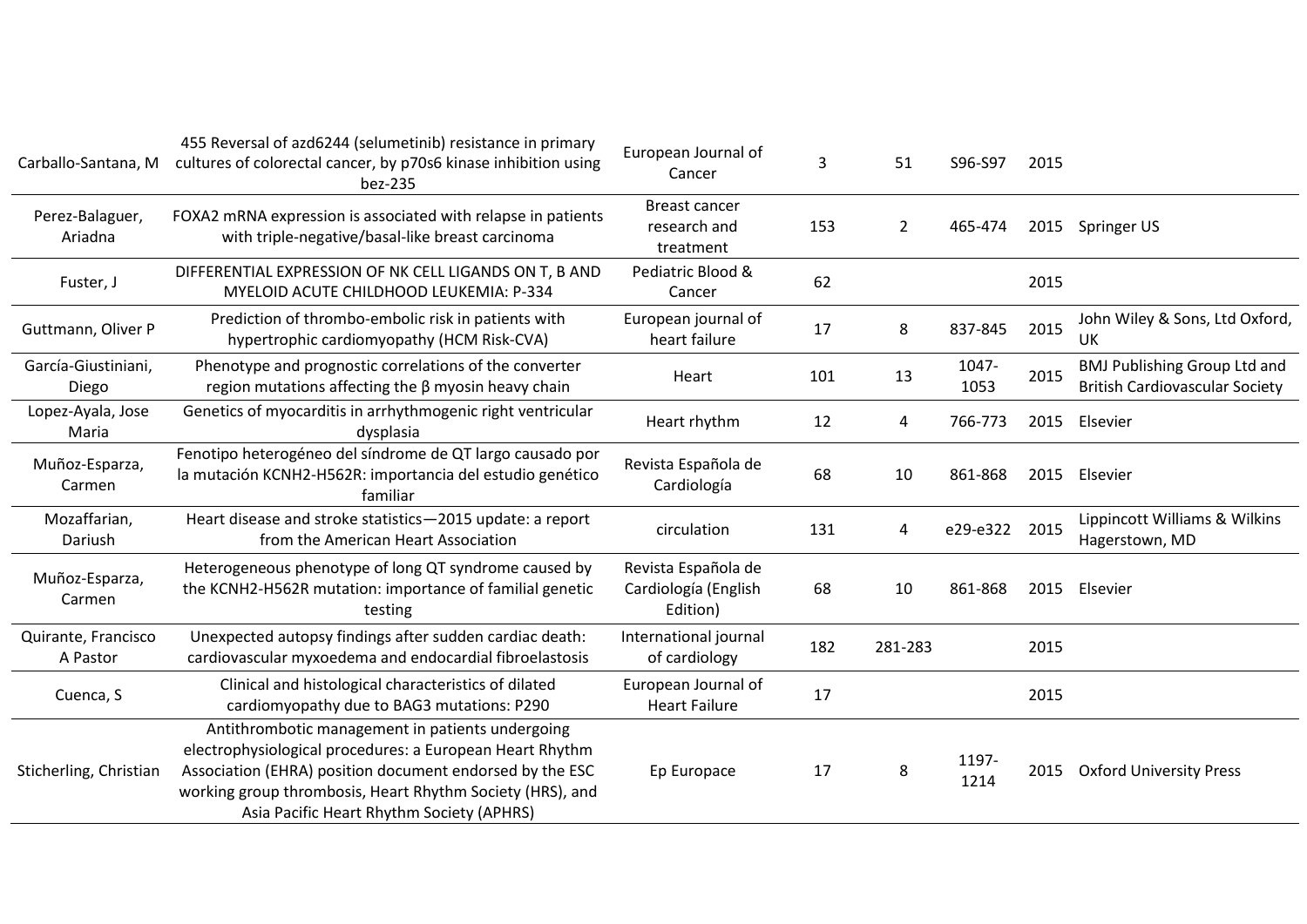| Roldán, Vanessa                | The SAMe-TT2R2 score predicts poor anticoagulation control<br>in AF patients: a prospective 'real-world'inception cohort<br>study                                                                                                                                                                                         | The American journal<br>of medicine                                    | 128 | 11             | 1237-<br>1243 |      | 2015 Elsevier                                 |
|--------------------------------|---------------------------------------------------------------------------------------------------------------------------------------------------------------------------------------------------------------------------------------------------------------------------------------------------------------------------|------------------------------------------------------------------------|-----|----------------|---------------|------|-----------------------------------------------|
| Manzano-<br>Fernandez, Sergio  | Comparison of estimated glomerular filtration rate equations<br>for dosing new oral anticoagulants in patients with atrial<br>fibrillation                                                                                                                                                                                | Revista Española de<br>Cardiología (English<br>Edition)                | 68  | 6              | 497-504       | 2015 | Elsevier Doyma                                |
| Boriani, Giuseppe              | Chronic kidney disease in patients with cardiac rhythm<br>disturbances or implantable electrical devices: clinical<br>significance and implications for decision making-a position<br>paper of the European Heart Rhythm Association endorsed by<br>the Heart Rhythm Society and the Asia Pacific Heart Rhythm<br>Society | Ep Europace                                                            | 17  | 8              | 1169-<br>1196 | 2015 | <b>Oxford University Press</b>                |
| Ruiz-Ortiz, Martín             | Validation of the SAMe-TT2R2 score in a nationwide<br>population of nonvalvular atrial fibrillation patients on vitamin<br>K antagonists                                                                                                                                                                                  | Thrombosis and<br>haemostasis                                          | 114 | 10             | 695-701       | 2015 | <b>Schattauer GmbH</b>                        |
| Paumard-<br>Hernández, Beatriz | Expanding the mutation spectrum in 182 Spanish probands<br>with craniosynostosis: identification and characterization of<br>novel TCF12 variants                                                                                                                                                                          | European Journal of<br><b>Human Genetics</b>                           | 23  | 7              | 907-914       | 2015 | Nature Publishing Group                       |
| Lopez-Ayala, Jose<br>Maria     | Arrhythmogenic right ventricular cardiomyopathy                                                                                                                                                                                                                                                                           | The Lancet                                                             | 385 | 9968           | 662           | 2015 | Elsevier                                      |
| Lopez-Ayala, JM                | A mutation in the Z-line Cypher/ZASP protein is associated<br>with arrhythmogenic right ventricular cardiomyopathy                                                                                                                                                                                                        | Clinical genetics                                                      | 88  | $\overline{2}$ | 172-176       | 2015 | <b>Blackwell Publishing Ltd</b><br>Oxford, UK |
| García-Martínez,<br>Elena      | Tumor-infiltrating immune cell profiles and their change after<br>neoadjuvant chemotherapy predict response and prognosis of<br>breast cancer                                                                                                                                                                             | <b>Breast cancer</b><br>research                                       | 16  | 6              | ene-17        | 2014 | <b>BioMed Central</b>                         |
| Paredes, M Pilar<br>Guillén    | Carcinoma metaplásico condrosarcomatoide de mama, una<br>entidad inusual                                                                                                                                                                                                                                                  | Radiología                                                             | 56  | 5              | 481-484       | 2014 | Elsevier España                               |
| Dzhugashvili, Maia             | Role of genetic polymorphisms in NFKB-mediated<br>inflammatory pathways in response to primary<br>chemoradiation therapy for rectal cancer                                                                                                                                                                                | International Journal<br>of Radiation<br>Oncology* Biology*<br>Physics | 90  | 3              | 595-602       | 2014 | Elsevier                                      |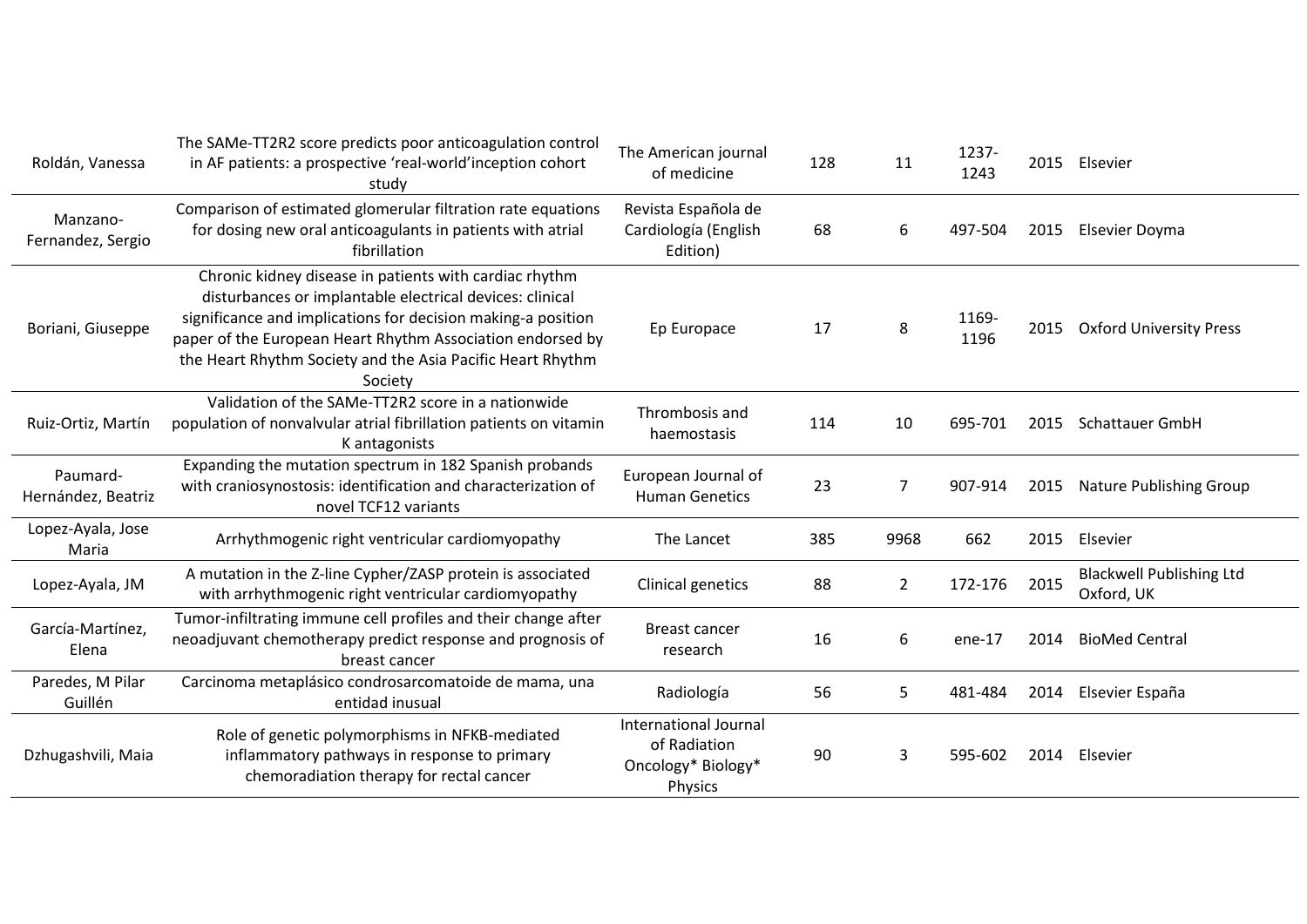| Méndez, Francisco<br>Jesús Vera     | Evaluation of the degree of liver fibrosis and genetical<br>characteristics in HIV patients with spontaneous clearance of<br>HCV in Cartagena, Spain                     | Journal of the<br><b>International AIDS</b><br>Society  | 17  |                |                      | 2014 | John Wiley & Sons, Inc.                            |
|-------------------------------------|--------------------------------------------------------------------------------------------------------------------------------------------------------------------------|---------------------------------------------------------|-----|----------------|----------------------|------|----------------------------------------------------|
| Heredia-Galvez,<br><b>Beatriz</b>   | Association of polymorphisms in TRAIL1 and TRAILR1 genes<br>with susceptibility to lymphomas                                                                             | Annals of hematology                                    | 93  | 2              | 243-247              | 2014 | Springer Berlin Heidelberg                         |
| González-<br>Billalabeitia, Enrique | Vulnerabilities of PTEN-TP53-deficient prostate cancers to<br>compound PARP-PI3K inhibition                                                                              | Cancer discovery                                        | 4   | 8              | 896-904              | 2014 | American Association for<br><b>Cancer Research</b> |
| Boada, Mercè                        | ATP5H/KCTD2 locus is associated with Alzheimer's disease risk                                                                                                            | Molecular psychiatry                                    | 19  | 6              | 682-687              | 2014 | Nature Publishing Group                            |
| Ruiz, A                             | Follow-up of loci from the International Genomics of<br>Alzheimer's Disease Project identifies TRIP4 as a novel<br>susceptibility gene                                   | Translational<br>psychiatry                             | 4   | $\overline{2}$ | e358-<br>e358        | 2014 | Nature Publishing Group                            |
| Sánchez-Benavides,<br>Gonzalo       | Cognitive and neuroimaging profiles in mild cognitive<br>impairment and Alzheimer's disease: Data from the Spanish<br>Multicenter Normative Studies (NEURONORMA Project) | Journal of Alzheimer's<br><b>Disease</b>                | 41  | 3              | 887-901              | 2014 | <b>IOS Press</b>                                   |
| Rábano, Alberto                     | Argyrophilic grain pathology as a natural model of tau<br>propagation                                                                                                    | Journal of Alzheimer's<br><b>Disease</b>                | 40  | s1             | S123-<br><b>S133</b> | 2014 | <b>IOS Press</b>                                   |
| Parcerisas, Antoni                  | Somatic signature of brain-specific single nucleotide variations Journal of Alzheimer's<br>in sporadic Alzheimer's disease                                               | <b>Disease</b>                                          | 42  | 4              | 1357-<br>1382        |      | 2014 IOS press                                     |
| Rábano, Alberto                     | La patología de granos argirófilos y la taupatía de tipo<br>Alzheimer: características comunes y diferenciales                                                           |                                                         |     |                |                      | 2014 |                                                    |
| Asensio-Lopez, Mari<br>C            | Ferritin heavy chain as main mediator of preventive effect of<br>metformin against mitochondrial damage induced by<br>doxorubicin in cardiomyocytes                      | <b>Free Radical Biology</b><br>and Medicine             | 67  | 19-29          |                      | 2014 | Elsevier                                           |
| Sánchez-Más, Jesús                  | Modulation of IL-33/ST 2 system in postinfarction heart<br>failure: correlation with cardiac remodelling markers                                                         | European journal of<br>clinical investigation           | 44  | $\overline{7}$ | 643-651              | 2014 |                                                    |
| Sanchez-Mas, J                      | Galectin-3 expression in cardiac remodeling after myocardial<br>infarction                                                                                               | International journal<br>of cardiology                  | 172 | 1              | e98-e101             | 2014 |                                                    |
| Delgado, Juan F                     | Health care and nonhealth care costs in the treatment of<br>patients with symptomatic chronic heart failure in Spain                                                     | Revista Española de<br>Cardiología (English<br>Edition) | 67  | 8              | 643-650              | 2014 | Elsevier                                           |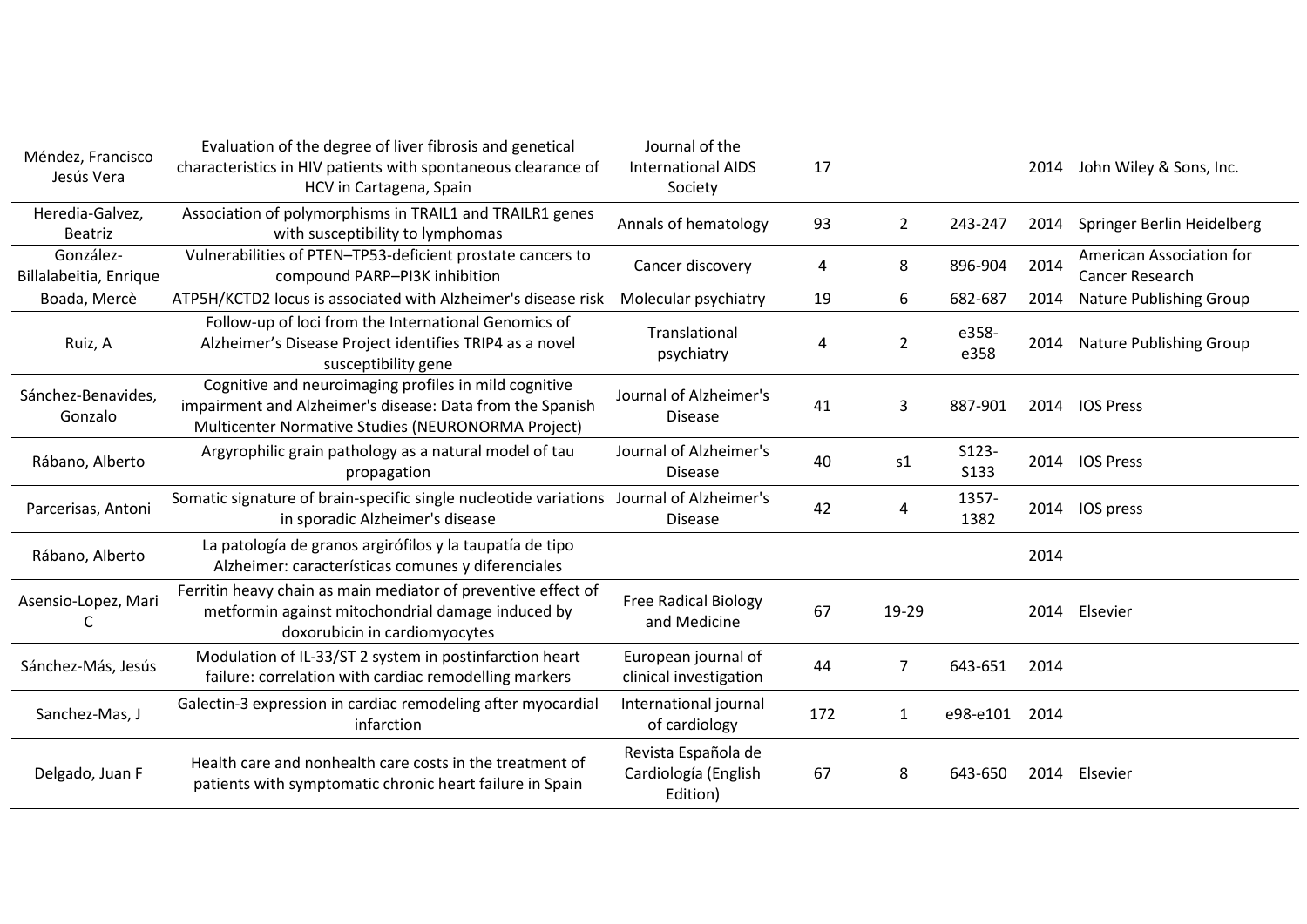| Baroja-Mazo,<br>Alberto       | The NLRP3 inflammasome is released as a particulate danger<br>signal that amplifies the inflammatory response                                                                           | Nature immunology                                                                  | 15      | 8             | 738-748 |      | 2014 Nature Publishing Group                                                                 |
|-------------------------------|-----------------------------------------------------------------------------------------------------------------------------------------------------------------------------------------|------------------------------------------------------------------------------------|---------|---------------|---------|------|----------------------------------------------------------------------------------------------|
| Baroja-Mazo, A                | Nat Immunol                                                                                                                                                                             | 15                                                                                 | 738-748 |               |         | 2014 |                                                                                              |
| Salido, Eduardo J             | Serological findings in a child with paroxysmal cold<br>haemoglobinuria                                                                                                                 | Case reports in<br>medicine                                                        | 2014    |               |         |      | 2014 Hindawi                                                                                 |
| Insausti, Carmen L            | Amniotic membrane-derived stem cells: immunomodulatory<br>properties and potential clinical application                                                                                 | Stem Cells and<br><b>Cloning: Advances</b><br>and Applications                     | 7       | 53            |         | 2014 | Dove Press                                                                                   |
| Lucendo, Alfredo J            | A Spanish multicenter study to estimate the prevalence and<br>incidence of chronic pancreatitis and its complications                                                                   | Revista espanola de<br>enfermedades<br>digestivas                                  | 2014    | 106/4         | 239-245 | 2014 |                                                                                              |
| Martinez-Garcia, J            | IMMUNOLOGICAL PROFILE IN PATIENTS WITH EPITHELIAL<br>OVARIAN CANCER. DATA OF THE LOCAL RENO PROJECT AND<br>THE FIS-PI13/02297 PROJECT                                                   | <b>INTERNATIONAL</b><br><b>JOURNAL OF</b><br><b>GYNECOLOGICAL</b><br><b>CANCER</b> | 24      | 8             | 77-77   | 2014 | LIPPINCOTT WILLIAMS &<br>WILKINS 530 WALNUT ST,<br>PHILADELPHIA, PA 19106-3621<br><b>USA</b> |
| Mayor-López, Leticia          | Comparative study of 17-AAG and NVP-AUY922 in pancreatic<br>and colorectal cancer cells: are there common determinants<br>of sensitivity?                                               | Translational<br>oncology                                                          | 7       | 5             | 590-604 | 2014 | Elsevier                                                                                     |
| Martinez-Lacaci, I            | 808: The PI3K/mTOR inhibitor NVP-BEZ235 is able to revert<br>selumetinib resistance in colorectal cancer cellular models                                                                | European Journal of<br>Cancer                                                      | 50      | S195          |         | 2014 |                                                                                              |
| Grasso, Silvina               | Resistance to Selumetinib (AZD6244) in colorectal cancer cell<br>lines is mediated by p70S6K and RPS6 activation                                                                        | Neoplasia                                                                          | 16      | 10            | 845-860 | 2014 | Elsevier                                                                                     |
| López-Hernández, R            | Genetic polymorphisms of tumour necrosis factor alpha (TNF-<br>$\alpha$ ) promoter gene and response to TNF- $\alpha$ inhibitors in Spanish<br>patients with inflammatory bowel disease | International journal<br>of immunogenetics                                         | 41      | $\mathbf{1}$  | 63-68   | 2014 |                                                                                              |
| Carratalá-Marco,<br>Francisco | Prevalence of LIS1 and related genes mutations in a<br>population sample of 109 patients with structural CNS<br>abnormalities.                                                          | <b>ICNC 2014</b>                                                                   |         |               |         | 2014 |                                                                                              |
| Pascual Gazquez, JF           | INTERACTION MODEL BETWEEN NATURAL KILLES CELLS AND<br>LEUKEMIC CELLS: FIRTS GOALS AND PRELIMINARIES DATA                                                                                | <b>PEDIATRIC BLOOD &amp;</b><br><b>CANCER</b>                                      | 61      | S264-<br>S264 |         | 2014 | WILEY-BLACKWELL 111 RIVER<br>ST, HOBOKEN 07030-5774, NJ<br><b>USA</b>                        |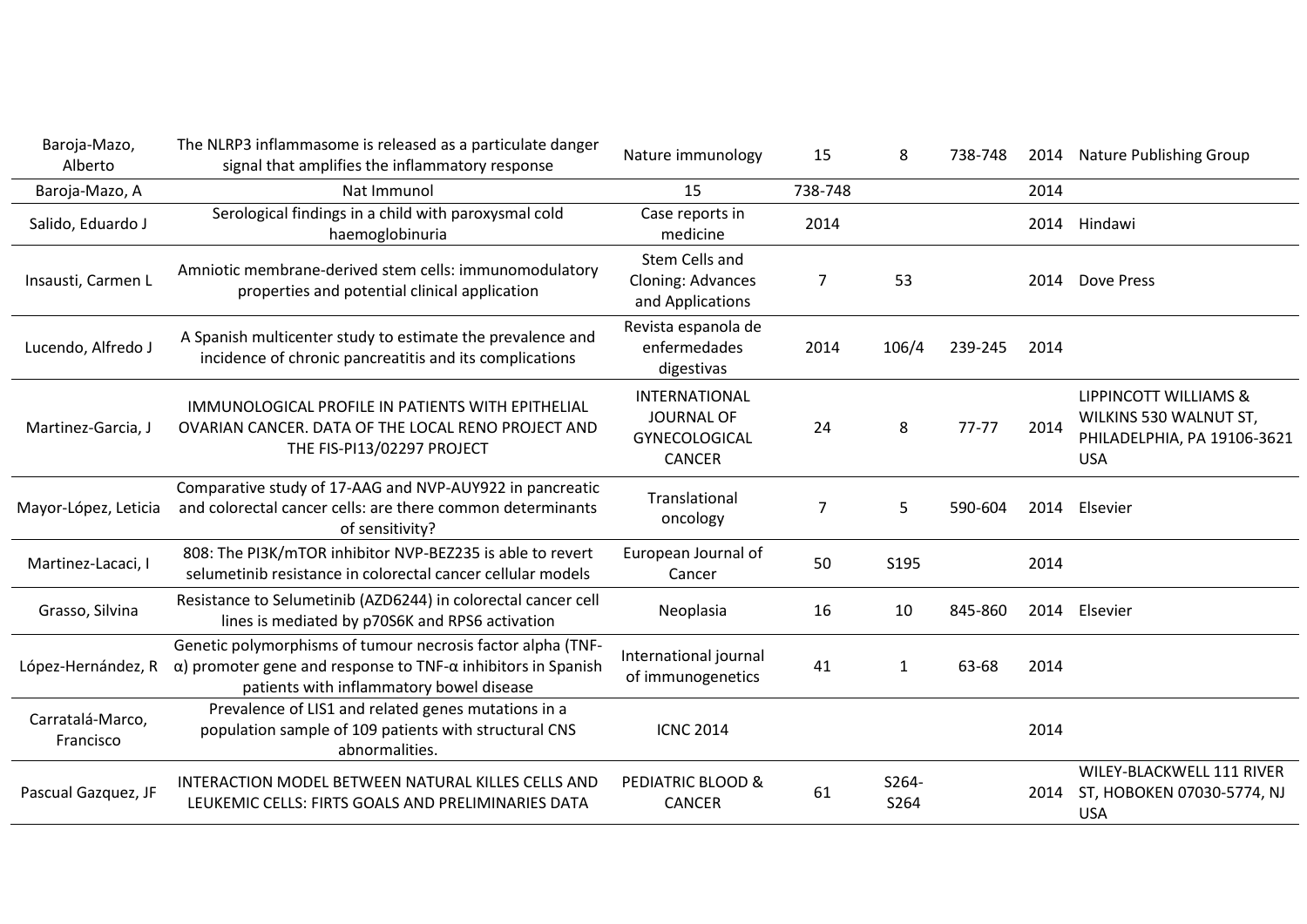| Elliott, Perry M               | 2014 ESC Guidelines on diagnosis and management of<br>hypertrophic cardiomyopathy                                                                                                                                                                                                                                                                                                                                                                                                                                                                                               | Kardiologia Polska<br>(Polish Heart Journal) | 72  | 11            | 1054-<br>1126 | 2014 |                                                                                   |
|--------------------------------|---------------------------------------------------------------------------------------------------------------------------------------------------------------------------------------------------------------------------------------------------------------------------------------------------------------------------------------------------------------------------------------------------------------------------------------------------------------------------------------------------------------------------------------------------------------------------------|----------------------------------------------|-----|---------------|---------------|------|-----------------------------------------------------------------------------------|
| Lopez Ayala, JM                | Myocarditis is a marker of active disease in arrhythmogenic<br>cardiomyopathy: clinical features and outcomes in a spanish<br>cohort                                                                                                                                                                                                                                                                                                                                                                                                                                            | <b>EUROPEAN HEART</b><br><b>JOURNAL</b>      | 35  | 1086-<br>1086 |               | 2014 | <b>OXFORD UNIV PRESS GREAT</b><br><b>CLARENDON ST, OXFORD OX2</b><br>6DP, ENGLAND |
| Cuenca, S                      | Genetic basis of familial dilated cardiomyopathy undergoing<br>heart transplantation. A NGS study                                                                                                                                                                                                                                                                                                                                                                                                                                                                               | <b>EUROPEAN HEART</b><br><b>JOURNAL</b>      | 35  | 1025-<br>1026 |               | 2014 | <b>OXFORD UNIV PRESS GREAT</b><br>CLARENDON ST, OXFORD OX2<br>6DP, ENGLAND        |
| San Román-<br>Monserrat, Irene | Comprehensive clinical evaluation of a large Spanish family<br>with Anderson-Fabry disease, novel GLA mutation and severe<br>cardiac phenotype                                                                                                                                                                                                                                                                                                                                                                                                                                  | Medicina Clínica                             | 142 | 11            | 497-504       | 2014 | Elsevier Doyma                                                                    |
| Martínez Gómez,<br>Álvaro      | Dried blood spot screening of Fabry Disease among patients<br>with left ventricular hypertrophy of unknown cause                                                                                                                                                                                                                                                                                                                                                                                                                                                                | European Heart<br>Journal                    | 35  | Supl. 1       | 1093-<br>1094 | 2014 |                                                                                   |
| García-Lara, J                 | Incidence, predictors, and effects of acute kidney injury after<br>percutaneous valve implantation.                                                                                                                                                                                                                                                                                                                                                                                                                                                                             | The Journal of<br>invasive cardiology        | 26  | 4             | 183-186       | 2014 |                                                                                   |
| <b>Task Force Members</b>      | Management of antithrombotic therapy in atrial fibrillation<br>patients presenting with acute coronary syndrome and/or<br>undergoing percutaneous coronary or valve interventions: a<br>joint consensus document of the European Society of<br>Cardiology Working Group on Thrombosis, European Heart<br>Rhythm Association (EHRA), European Association of<br>Percutaneous Cardiovascular Interventions (EAPCI) and<br>European Association of Acute Cardiac Care (ACCA) endorsed<br>by the Heart Rhythm Society (HRS) and Asia-Pacific Heart<br><b>Rhythm Society (APHRS)</b> | European heart<br>journal                    | 35  | 45            | 3155-<br>3179 | 2014 | <b>Oxford University Press</b>                                                    |
| López-Expósito,<br>Isabel      | Array CGH detection of a novel cryptic deletion at 3q13 in a<br>complex chromosome rearrangement                                                                                                                                                                                                                                                                                                                                                                                                                                                                                | Genomics                                     | 103 | 4             | 288-291       | 2014 | <b>Academic Press</b>                                                             |
| Guillén-Navarro,<br>Encarna    | Two mutations in IFITM5 causing distinct forms of<br>osteogenesis imperfecta                                                                                                                                                                                                                                                                                                                                                                                                                                                                                                    | American journal of<br>medical genetics Part | 164 | 5             | 1136-<br>1142 | 2014 |                                                                                   |
| López-Ayala, Jose<br>María     | Desmoplakin truncations and arrhythmogenic left ventricular<br>cardiomyopathy: characterizing a phenotype                                                                                                                                                                                                                                                                                                                                                                                                                                                                       | Europace                                     | 16  | 12            | 1838-<br>1846 | 2014 | <b>Oxford University Press</b>                                                    |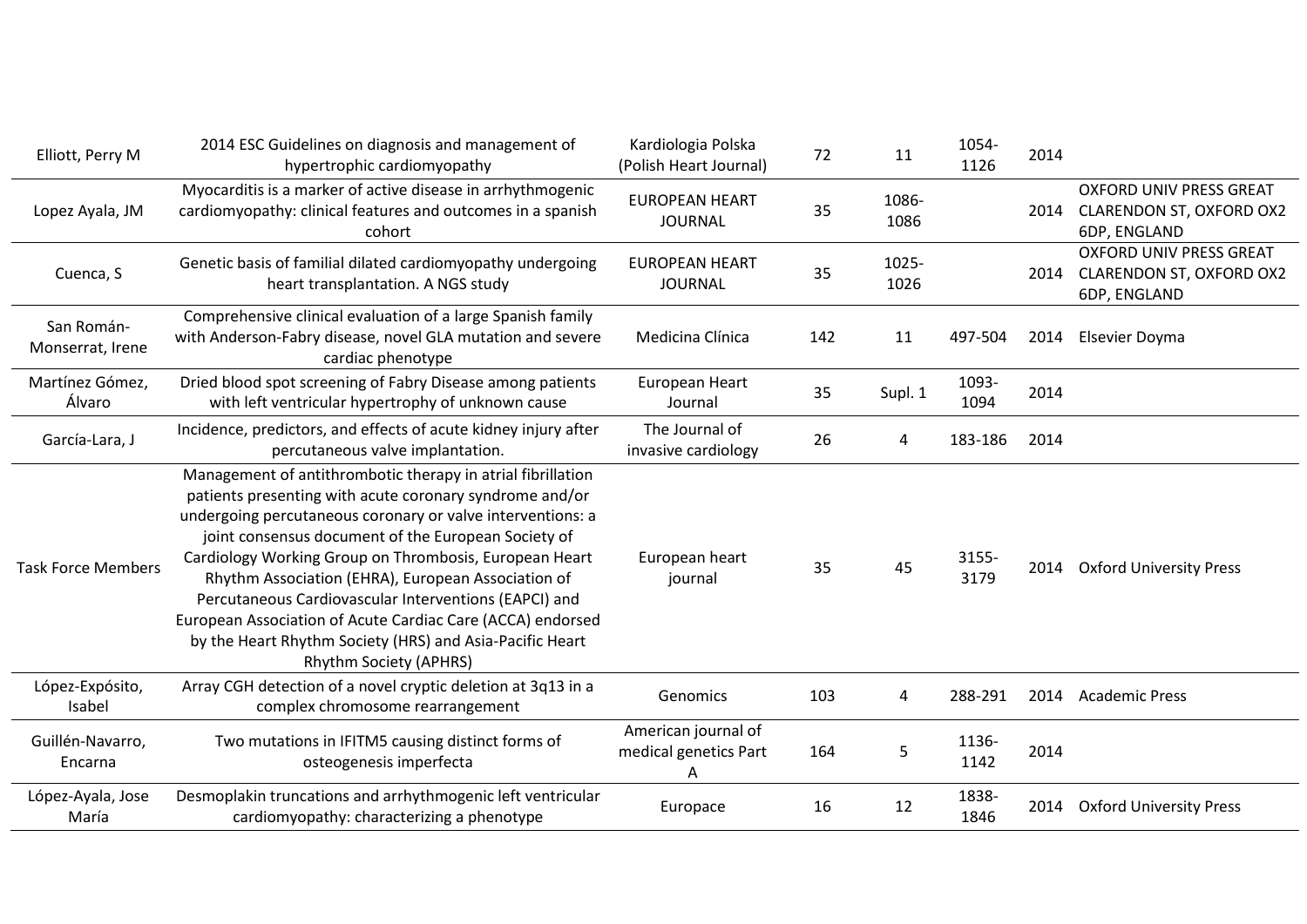| Cabañas Perianes,<br>Valentín    | Trasplante de células mesenquimales fucosiladas en el<br>tratamiento de la osteoporosis. Estudio preclínico y prueba de<br>concepto                                           | Proyecto de<br>investigación:       |    |         |               | 2014 |                                                           |
|----------------------------------|-------------------------------------------------------------------------------------------------------------------------------------------------------------------------------|-------------------------------------|----|---------|---------------|------|-----------------------------------------------------------|
| Moya Faz, Francisco<br>José      | Libro de Resúmenes del IV Congreso Nacional de Psicología de<br>la UCAM. Intervención Interdisciplinar en Patologías<br>Neurológicas                                          |                                     |    |         |               | 2014 |                                                           |
| Navarro-Mateu,<br>Fernando       | Meta-analyses of the 5-HTTLPR polymorphisms and post-<br>traumatic stress disorder                                                                                            | PloS one                            | 8  | 6       | e66227        | 2013 | Public Library of Science                                 |
| Navarro-Mateu,<br>Fernando       | Epidemiology and genetics of common mental disorders in<br>the general population: the PEGASUS-Murcia project                                                                 | <b>BMJ</b> open                     | 3  | 12      | e004035       | 2013 | <b>British Medical Journal</b><br><b>Publishing Group</b> |
| Roldan, V                        | Usefulness of N-terminal pro-B-type natriuretic peptide levels<br>for stroke prediction in anticoagulated patients with atrial<br>fibrillation                                | European Heart<br>Journal           | 34 | suppl_1 |               | 2013 | <b>Oxford University Press</b>                            |
| Dominguez-<br>Rodriguez, Alberto | Inflammatory markers in blood and thrombus aspirated from<br>patients with acute myocardial infarction with ST-segment<br>elevation: ARTERIA trial study design and rationale | <b>Biomarkers</b>                   | 18 | 4       | 369-372       | 2013 | Taylor & Francis                                          |
| Conesa-Zamora,<br>Pablo          | Role of cell cycle biomarkers in human papillomavirus related<br>uterine lesions                                                                                              | Current<br>pharmaceutical<br>design | 19 | 8       | 1412-<br>1424 | 2013 | <b>Bentham Science Publishers</b>                         |
| Conesa-Zamora,<br>Pablo          | Polymorphisms in xenobiotic metabolizing genes (EPHX1,<br>NQO1 and PON1) in lymphoma susceptibility: a case control<br>studv                                                  | <b>BMC</b> cancer                   | 13 | 1       | $01$ -jun     | 2013 | <b>BioMed Central</b>                                     |
| García-Solano, José              | Microsatellite pathologic score does not efficiently identify<br>high microsatellite instability in colorectal serrated<br>adenocarcinoma                                     | Human pathology                     | 44 | 5       | 759-765       | 2013 | Elsevier                                                  |
| Ruiz-Cosano, J                   | Influence of polymorphisms in ERCC5, XPA and MTR DNA re-<br>pair and synthesis genes in B-cell lymphoma risk. A case-con-<br>trol study in Spanish population                 |                                     |    |         |               | 2013 |                                                           |
| Wang, Guocan                     | Zbtb7a suppresses prostate cancer through repression of a<br>Sox9-dependent pathway for cellular senescence bypass and<br>tumor invasion                                      | Nature genetics                     | 45 | 7       | 739-746       | 2013 | <b>Nature Publishing Group</b>                            |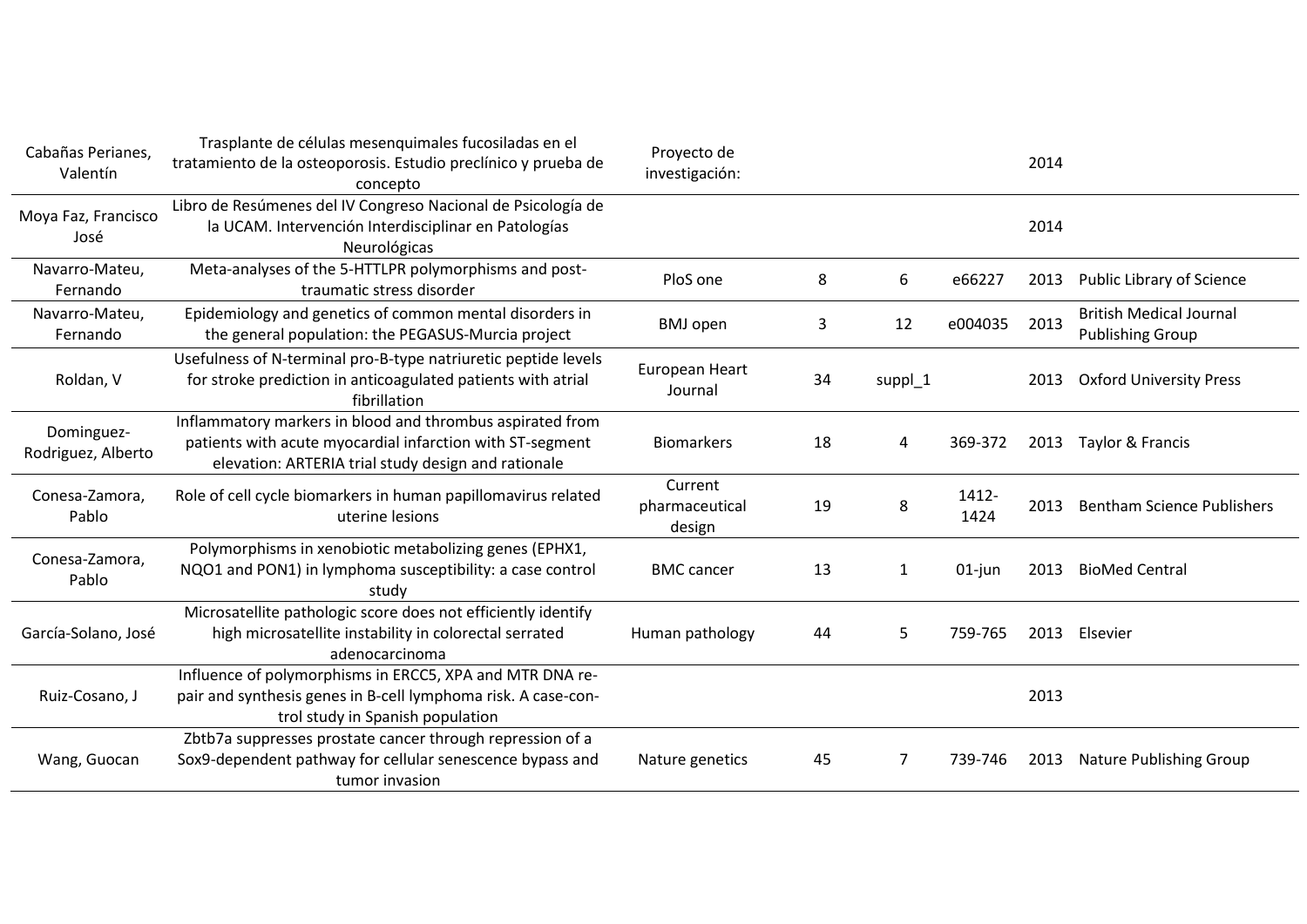| García Merino,<br>Isabel     | Importancia de la investigación de un biobanco especializado<br>en muestras y datos de pacientes infectados por el virus de la<br>inmunodeficiencia humana (VIH)                                   |                                                     |            |                |               | 2013 |                                                                                        |
|------------------------------|----------------------------------------------------------------------------------------------------------------------------------------------------------------------------------------------------|-----------------------------------------------------|------------|----------------|---------------|------|----------------------------------------------------------------------------------------|
| Núñez, Lucía                 | Somatic MYH7, MYBPC3, TPM1, TNNT2 and TNNI3 mutations<br>in sporadic hypertrophic cardiomyopathy                                                                                                   | <b>Circulation Journal</b>                          | CJ-13-0294 |                |               | 2013 | The Japanese Circulation<br>Society                                                    |
| Escamez, Teresa              | Developmental dynamics of PAFAH1B subunits during mouse<br>brain development                                                                                                                       | Journal of<br>Comparative<br>Neurology              | 520        | 17             | 3877-<br>3894 | 2012 | <b>Wiley Online Library</b>                                                            |
| Morente, M                   | Joint Conference of the European, Middle Eastern & African<br>Society for Biopreservation & Biobanking (ESBB) and the<br>Spanish National Biobank Network Granada, Spain November<br>$7 - 9, 2012$ | Biopreservation and<br>Biobanking                   | 10         | 5              | A1-A66        | 2012 | Mary Ann Liebert, Inc. 140<br>Huguenot Street, 3rd Floor<br>New Rochelle, NY 10801 USA |
| Solano, José García          | Caracterización morfológica, inmunohistoquímica y molecular<br>del adenocarcinoma colorrectal del tipo serrado                                                                                     |                                                     |            |                |               | 2012 | Universidad de Murcia                                                                  |
| Blanguer Blanguer,<br>Miguel | Estudio en fase I de utilización de las células madre de médula<br>ósea autólogas en pacientes con esclerosis lateral amiotrófica                                                                  | Proyecto de<br>investigación:                       |            |                |               | 2012 |                                                                                        |
| Sabater-Molina,<br>María     | Barth syndrome in adulthood: a clinical case.                                                                                                                                                      | Revista espanola de<br>cardiologia (English<br>ed.) | 66         | $\mathbf{1}$   | 68-70         | 2012 |                                                                                        |
| Montoro-García,<br>Silvia    | Growth differentiation factor-15, a novel biomarker related<br>with disease severity in patients with hypertrophic<br>cardiomyopathy                                                               | European journal of<br>internal medicine            | 23         | $\overline{2}$ | 169-174       | 2012 | Elsevier                                                                               |
| Pons, José Antonio           | Development of immune tolerance in liver transplantation                                                                                                                                           | Gastroenterologia y<br>hepatologia                  | 34         | 3              | 155-169       | 2011 |                                                                                        |
| Pons, José Antonio           | Desarrollo de inmunotolerancia en el trasplante hepático                                                                                                                                           | Gastroenterología y<br>Hepatología                  | 34         | 3              | 155-169       | 2011 | Elsevier                                                                               |
| Carratalá, F                 | P23. 7 Phenotype description in seven patients with Engrailed<br>2 gene (EN2) mutations                                                                                                            | European Journal of<br><b>Paediatric Neurology</b>  | 15         | S125           |               | 2011 |                                                                                        |
| Carratalá, Francisco         | Phenotype description in seven patients with Engrailed 2 gene<br>(EN2) mutations.                                                                                                                  | 9th EPNS Congress                                   |            |                |               | 2011 |                                                                                        |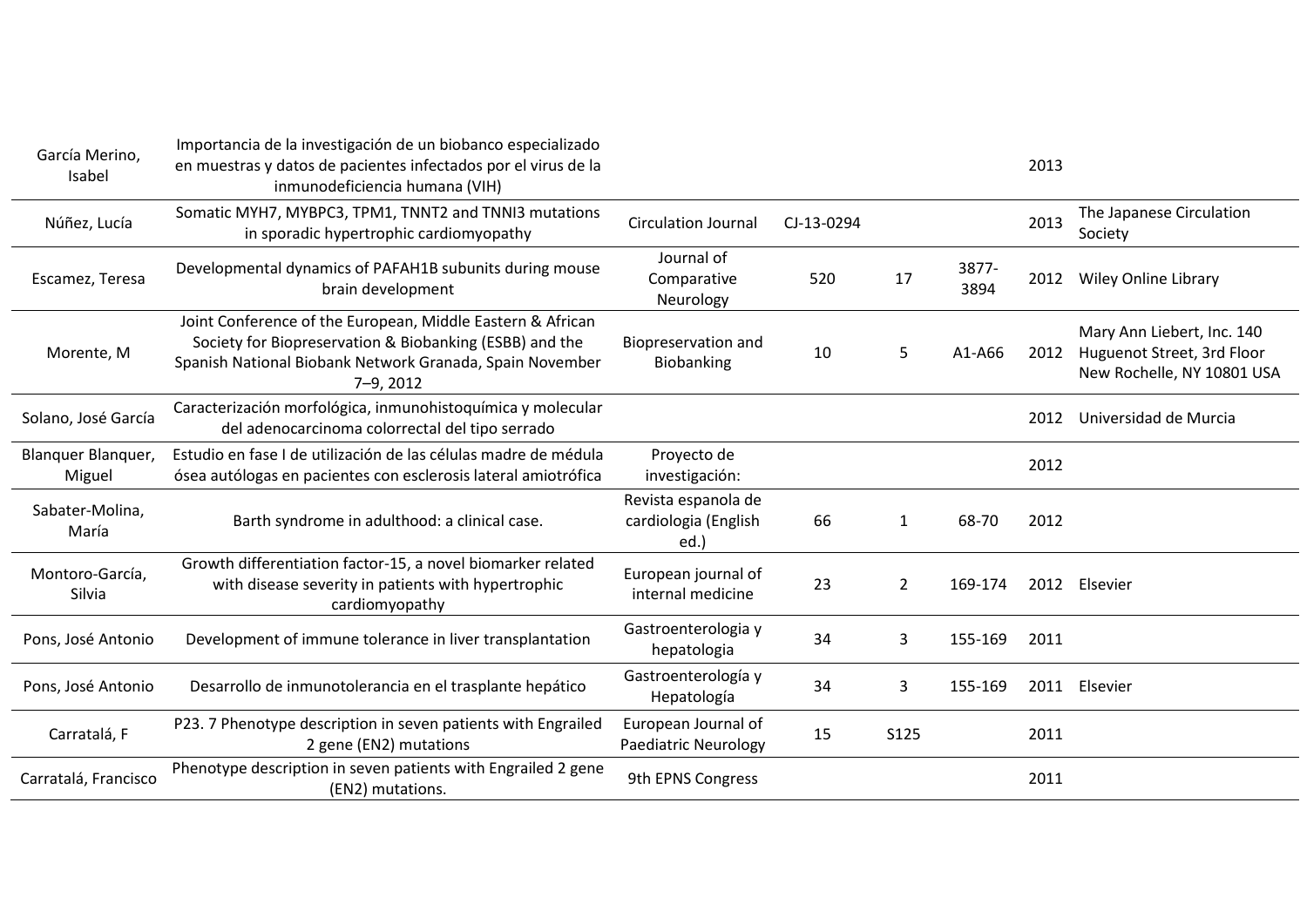| Tabares-Seisdedos,<br>Rafael      | Evidence for association between structural variants in<br>lissencephaly-related genes and executive deficits in<br>schizophrenia or bipolar patients from a Spanish isolate<br>population | Psychiatric genetics                                    | 18  | 6              | 313-317       | 2008 | LWW                                                                                      |
|-----------------------------------|--------------------------------------------------------------------------------------------------------------------------------------------------------------------------------------------|---------------------------------------------------------|-----|----------------|---------------|------|------------------------------------------------------------------------------------------|
| García-Dorado,<br>David           | Red Temática de Investigación Cooperativa en Enfermedades<br>Cardiovasculares (RECAVA)                                                                                                     | Revista española de<br>cardiología                      | 61  | $\mathbf{1}$   | 58-65         | 2008 | Elsevier                                                                                 |
| Blanco-Garcia, RM                 | Expression of HLA molecules on peripheral blood<br>lymphocytes: A useful monitoring parameter in cardiac<br>transplantation                                                                | Transplantation<br>proceedings                          | 39  | 7              | 2362-<br>2364 | 2007 | Elsevier                                                                                 |
| Arribas-Leal, José M              | Epidemiology and new predictors of atrial fibrillation after<br>coronary surgery                                                                                                           | Revista Española de<br>Cardiología (English<br>Edition) | 60  | 8              | 841-847       | 2007 | Elsevier                                                                                 |
| Carratalá, F                      | DMO02 The Lis-1 gene mutations are manifested as different<br>types of cortical malformations                                                                                              | European Journal of<br><b>Paediatric Neurology</b>      | 11  | 28             |               | 2007 |                                                                                          |
| Valdés-Sánchez,<br>Lourdes        | Postnatal alterations of the inhibitory synaptic responses<br>recorded from cortical pyramidal neurons in the Lis1/sLis1<br>mutant mouse                                                   | Molecular and<br><b>Cellular Neuroscience</b>           | 35  | $\overline{2}$ | 220-229       | 2007 | <b>Academic Press</b>                                                                    |
| Martinez, Salvador                | Neurodevelopmental mechanisms underlying psychosis                                                                                                                                         | International clinical<br>psychopharmacology            | 22  | $S1-S7$        |               | 2007 | LWW                                                                                      |
| Tabares-Seisdedos,<br>Rafael      | Mutations in genes regulating neuronal migration predict<br>reduced prefrontal cognition in schizophrenia and bipolar<br>disorder: a preliminary study                                     | <b>Annals of General</b><br>Psychiatry                  | 5   | 1              | 01-ene        | 2006 | <b>BioMed Central</b>                                                                    |
| Tabares-Seisdedos,<br>Rafael      | Variations in genes regulating neuronal migration predict<br>reduced prefrontal cognition in schizophrenia and bipolar<br>subjects from mediterranean Spain: a preliminary study           | Neuroscience                                            | 139 | 4              | 1289-<br>1300 | 2006 | Pergamon                                                                                 |
| Tabares-Seisdedos,<br>R           | Abnormalities in LIS1 and PAFR genes in schizophrenia and<br>bipolar I disorder                                                                                                            | Acta Psychiatrica<br>Scandinavica                       | 110 | 36-37          |               | 2004 |                                                                                          |
| Escámez Martínez,<br>María Teresa | Análisis experimiental de la expresión del gen" Lis1" en el<br>desarrollo cortical del encéfalo de mamíferos                                                                               |                                                         |     |                |               | 2004 | Murcia: Universidad de<br>Murcia, Departamento de<br>Anatomía Humana y<br>Psicobiología, |